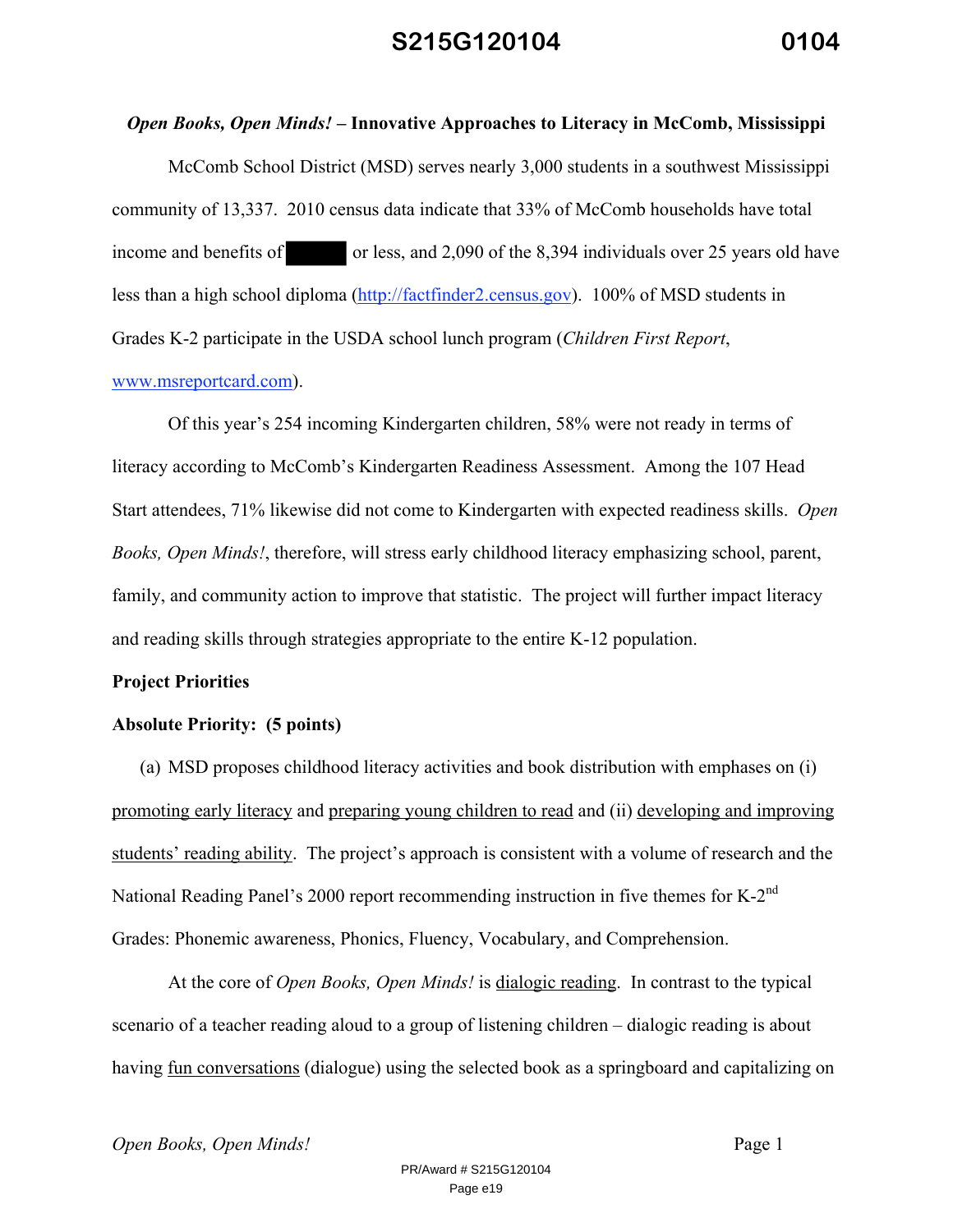children's proclivity toward wanting a book read multiple times. At first, the teacher or parent might ask "what?" or "who?" when referring to pictures or main ideas. In the next part of this scaffolded approach, the conversation moves to more open-ended questions like "what do you see here" that allows the child to choose what they want to tell about. Finally, teachers might connect something about the book or story that links to the child's own experience or maybe make a connection between the current page and the beginning of the book, e.g. "well, do you remember what happened at the beginning of the story and why he is doing this?" Dialogic reading is not intended to replace other reading, but studies demonstrate that children who are exposed to the dialogic approach gained more vocabulary skills than children who don't get exposed to dialogic reading. Many studies included children who didn't get the dialogic reading – they got as much exposure to storybooks, but the differentiating factor was *how they were exposed* to storybooks (Lonigan, http://dww.ed.gov).

(b) Early childhood services will be provided for 2-year-olds through Grade 2.

(c) Key to this Priority are Project Goals 1 and 3: "To provide high-quality childhood literacy activities including meaningful opportunities for parental engagement," and "To improve access and utilization of high quality reading and reading readiness resources." Objectives 1.1, 1.2, and 3.3 address those goals.

Phase 1 – Training: (Oct – Nov, 2012) Head Start and Kindergarten teachers and reading mentors will be trained in dialogic reading. The Project Director and Outreach Coordinator will be responsible for scheduling training by Dr. Cathy Grace, Director of Early Childhood Development Policy at the Children's Defense Fund in Washington, DC and coordinating those events with Head Start and MSD Principals. Although shared reading is often a daily activity, teachers have not been trained in how to engage children in the conversations that research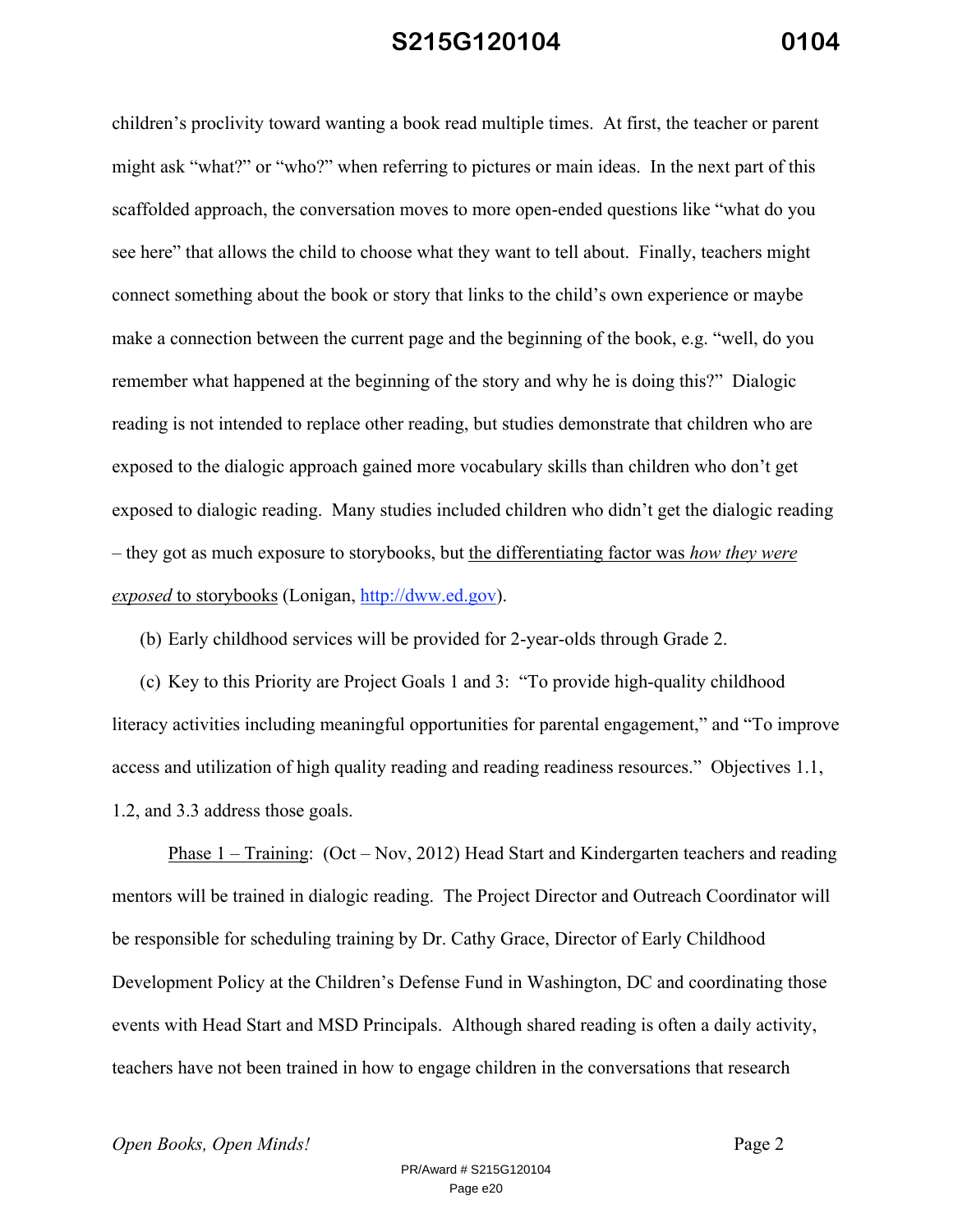shows has a statistically significant impact on oral language vocabulary acquisition. (Lonigan  $\&$ Whitehurst, 1998).

Phase 2 – Classroom/Home Implementation and Book Distribution: (Nov, 2012) Community Mentors, most of whom are retired teachers, will be trained by the Project Director who is a certified "Read and Rise" and "Read.Excel.Achieve.Lead" ("R.E.A.L.") trainer. In these research-based programs, Mentors model and coach parents of high-need children (ages 2-5) in a series of 6 sessions ("Read and Rise"), or reading on a weekly basis over a 7-month period to Grade 1-2 students in their classrooms ("R.E.A.L."). Both include a book for parents or children to take home along with supporting materials with tips and related activities for parents; thus begins the habit of reading with the child and the acquisition of a home library – a key element considering that in low-income neighborhoods such as those in McComb, the ratio is 1 ageappropriate book for every 300 children (Neuman, 2006).

Phase 3 – Follow-up Training and Monitoring: (Dec, 2012 and ongoing) Full implementation of classroom and parent involvement programs will include monthly classroom observations by the Project Director, Principals, and/or Head Start Supervisors with post-observation feedback with the teacher. Logs completed by Head Start and MSD teachers will document the degree to which they utilize dialogic reading, and further training will be conducted.

(d) (i) The proposed project is supported by the cited study in which 114 **three- and fouryear olds in a subsidized child care program were randomly assigned to one of four conditions: (a) no treatment (control group), (b) a school condition in which children were read to by their teachers in small groups, (c) a home condition in which children were read to by their parents, and (d) a combined school plus home condition. Parents and teachers were trained in a special type of interactive reading**. After a 6-week intervention, "significant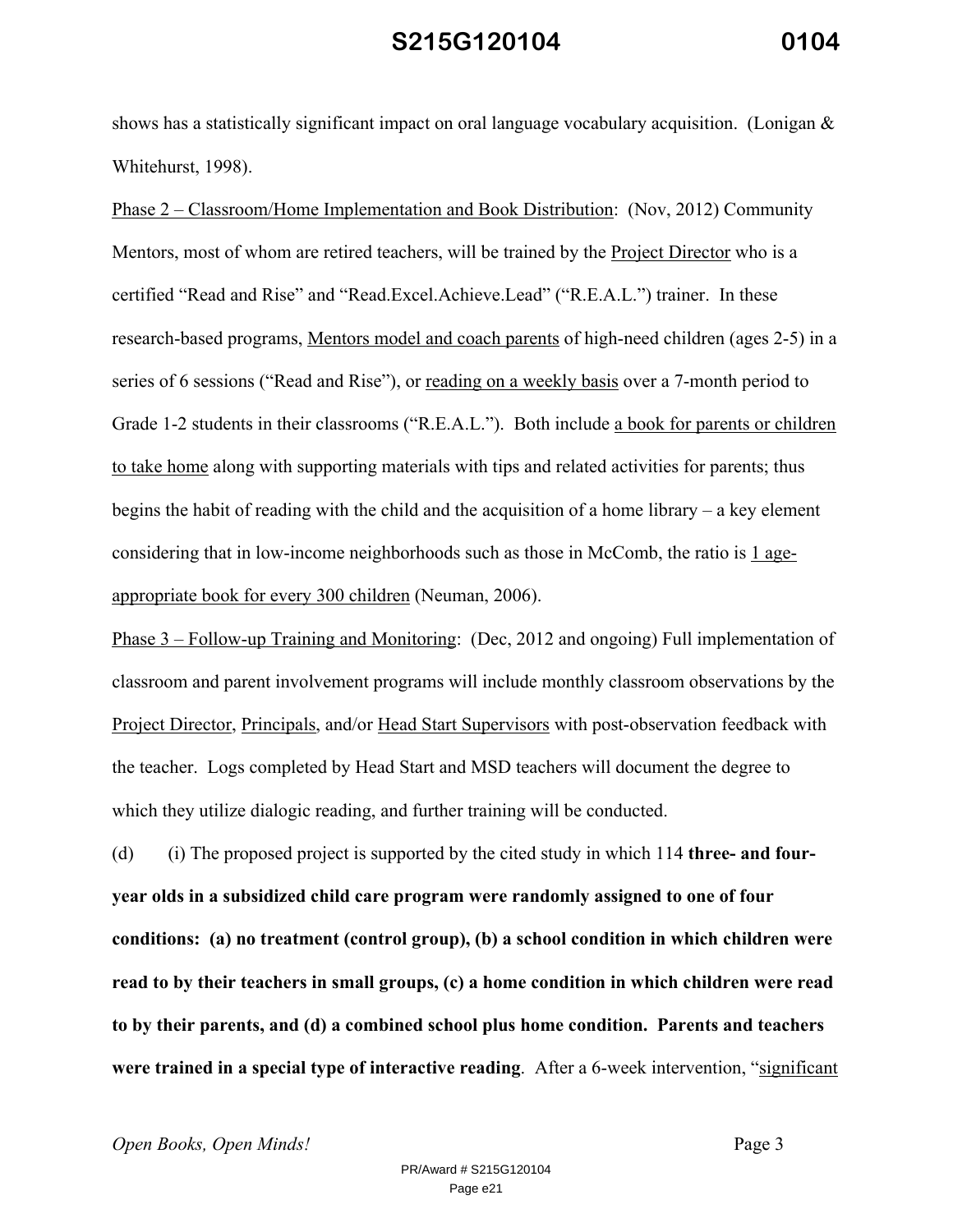effects of the reading intervention were obtained at posttest and were largest for children in conditions involving home reading" [emphases ours]. Analysis of covariance (ANCOVA) was conducted on three posttest measures. The ANCOVA on the *Expressive One-Word Picture Vocabulary Test* (EOWPT) at posttest found a significant effect of intervention group, *F*(3,79)= 3.13 at the .03 level of significance (*p*=.03). **The school-only group scored lower than both the school plus home group**,  $F(1,79)=7.62$ ,  $p=.01$ , and the home group,  $F(1,79)=8,64$ ,  $p=.005$ . (Lonigan & Whitehurst, 1998). The U.S. Department of Education's specifies as a Recommended Practice "Use Interactive and Dialogic Reading" and identifies Lonigan &Whitehurst's research with Level of Evidence: Strong (http://dww.ed.gov).

McComb's plan includes the training in and use of the dialogic type of shared-reading intervention studied by Lonigan and Whitehurst; the cited study evaluated 3- to 4-year old children from low-income families who attended subsidized child care, which is a subset of the early childhood group targeted in Goal 1 of the project. The logic of this approach is supported by Snow, Burns & Griffin (1998), who found that vocabulary growth is heavily influenced by the amount and variety of material children read; by Tannenbaum, Torgeson, and Wagner, (2006) who concluded that reading comprehension is impacted by the depth and breadth of the reader's vocabulary; and Duke and Carlisle (2011), who determined that vocabulary, in particular, is very highly correlated with reading comprehension in the upper elementary years. (ii) The name and citation for the supporting study relevant to the proposed project is as follows: Lonigan, C. J. & Whitehurst, G. J. (1998) Relative efficacy of parent and teacher involvement in a shared-reading intervention for preschool children from low-income backgrounds. *Early Childhood Research Quarterly*, 13, 263-290.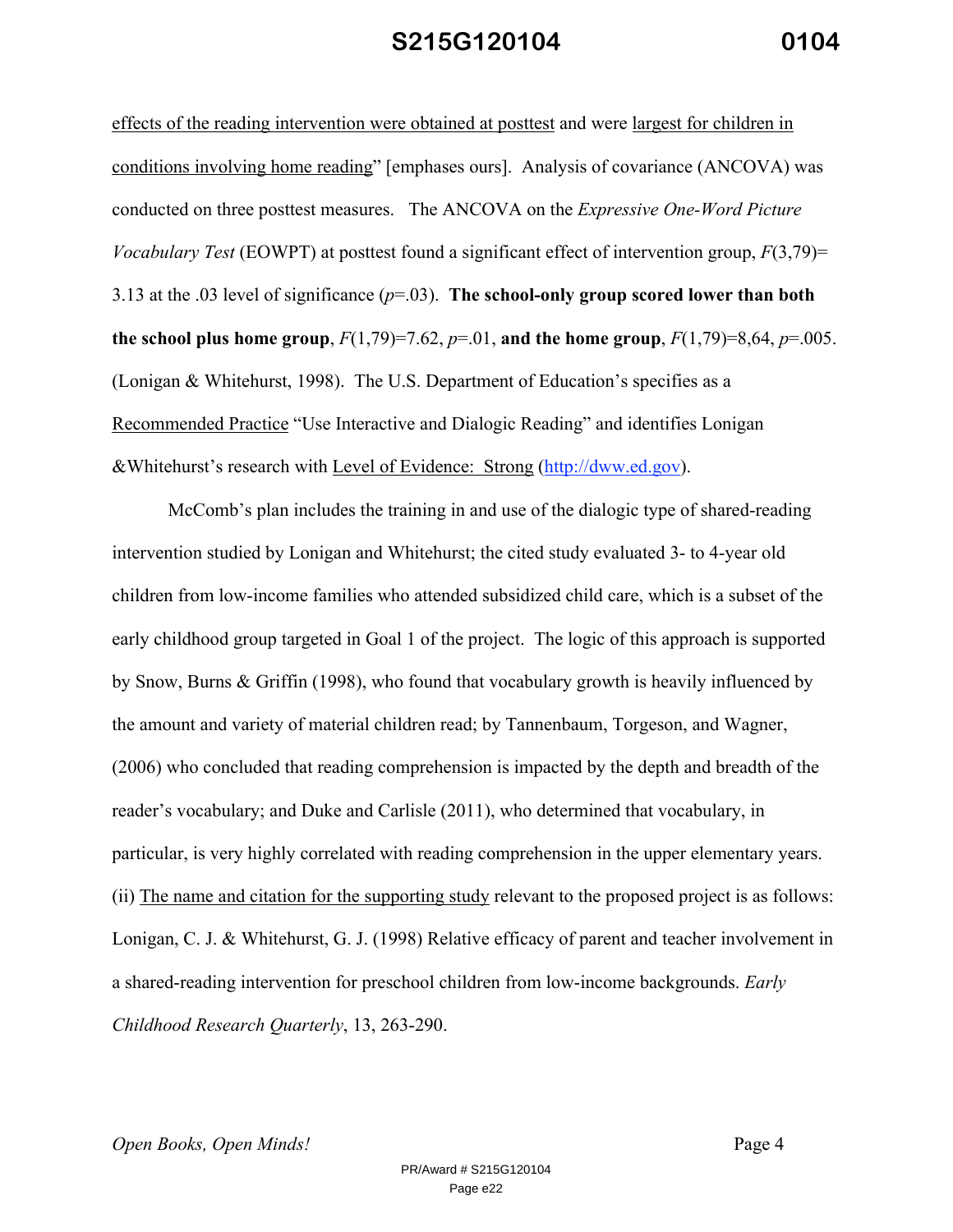**Competitive Preference Priority 1 (5 points)**: The project will provide services to students and improve student achievement at two Persistently Lowest-Achieving Schools: (1) McComb High School (Tier II, 2009), and (2) Kennedy Elementary School (now renamed Kennedy Early Childhood Center) identified as a Tier II school in FY2010. Both schools will benefit from updated and expanded library resources, including an array of technology such as new computer stations to replace badly outdated ones and a new web-based *myON* inventory of books which may be accessed at school, at home, and via eBooks. McComb High will have classroom libraries for the first time, and Kennedy will be the intensive focus of early childhood initiatives; teachers from both schools will be trained in media-related technologies and reading strategies. **Competitive Preference Priority 2 (5 points)**: MSD has sharpened its vision to encompass much-needed technology-based library tools and services. E-Readers will now be available for the first time, with the expectation of increased reading motivation similar to what happened in Pennsylvania, where gadget-centric low achievers upped their time spent in reading by 12.1% and self-reported reading 31.2% more books than the previous year (Engel-Unruh, 2010). New PC workstations for school libraries, *myON* licensing, eBooks, interactive books, play-aways, and CDs and DVDs for listening stations will be among the purchases. MSD technology staff will train library media specialists and teachers and assist them in setting up and implementing a system so library media specialists can collaborate with each teacher to select print and electronic media pertinent to current lesson plans and units.

**Competitive Preference Priority 3**: **Improving Early Learning Outcomes (5 points)** is the focus Goal 1, Objectives 1.1 and 1.2. Teacher training, parent training and involvement, book distribution, and dialogic reading activities are described in detail in the **Absolute Priority**.

(a) Significance (10 points)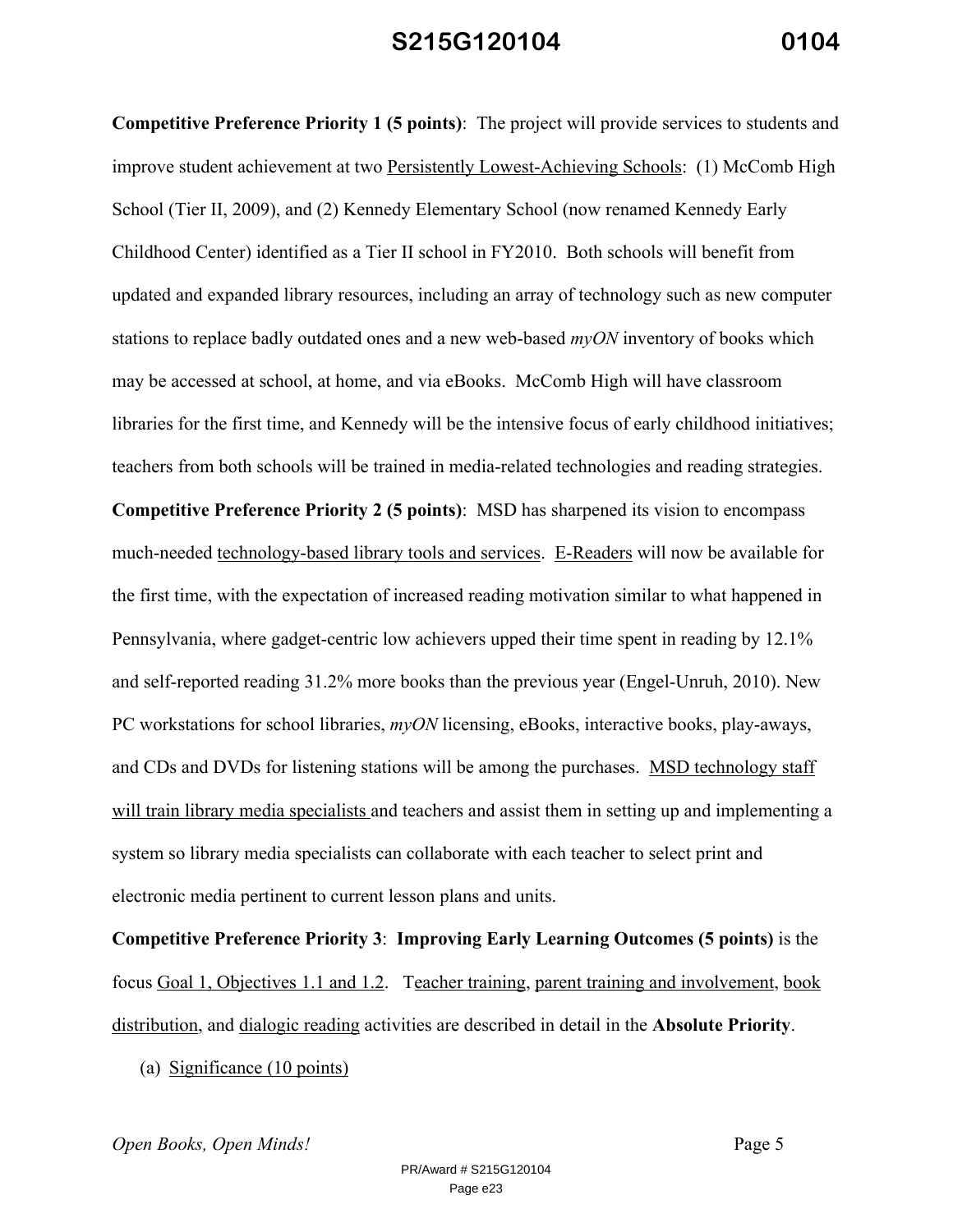### **(i) Building Local Capacity to Address the Needs of Target Population (5 points)**

Training of faculty, library media specialists, and Head Start personnel will include initial and follow-up sessions throughout the 2-year implementation period. Coupled with monthly classroom observations, the reading readiness and reading skills development strategies will have become institutionalized over that time period with the result that any new staff members can be trained in an environment of full implementation. By 2014, K-12 faculty and library media specialists will have refined the system for identifying media needs on a weekly and routine basis. At least 15 retired teachers and other community volunteers will be trained, experienced, and ready to continue to serve in the mentoring capacity. Head Start and the MSD are partners in the community-wide Excel by 5 initiative to foster health, wellbeing, and development of children from Birth to 5; at present, McComb is a formal candidate for certification. Since both MSD and Head Start have already entered into Memorandums of Agreement for Excel by 5, the initiatives of the IAL program have broad support throughout the community and will be highly likely to continue as originally envisioned.

Perhaps most importantly, *Open Books, Open Minds!* will have nurtured at least 200 parents over the course of the grant period through ongoing "Read and Rise" and other training activities through the school district and Excel by 5. These parents and their children will be the beginning of a cohort who will begin Kindergarten with a higher degree of reading readiness than would otherwise be expected.

#### **(ii) Development or Demonstration of Promising New Strategies (5 points)**

To date, MSD's experience is probably not unique in that "band-aids" have been applied at various grade levels or for small target populations. Among the features of Project *Open Books, Open Minds!* that have already been implemented to some degree are classroom libraries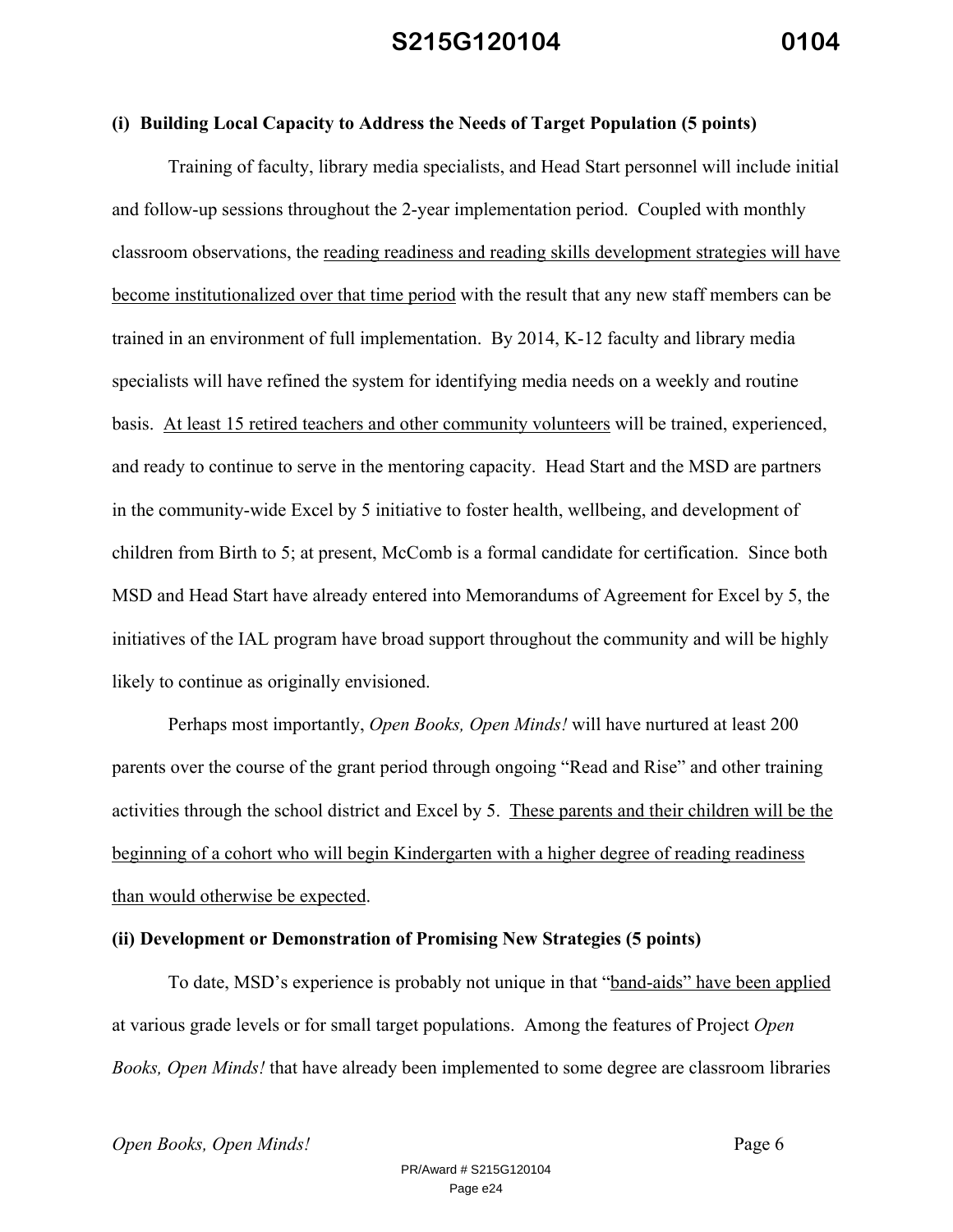in Grades K-6; "Read and Rise" and "R.E.A.L." for one group of parents and two classrooms through  $21<sup>st</sup> CCLC$ ; and selection of supplementary reading materials for teachers by the library media specialist (a former teacher) at Otken Elementary. Technology acquisition and use has mostly been relegated to computer labs and classrooms; there are neither *e*Readers nor *e*Books. What has been lacking, and what McComb School District intends to fulfill through this project, is a cohesive program that addresses all grade levels in its efforts to provide ready access to reading resources, implement a professional development plan that puts reading skills training at the forefront for pre-school through Grade 12, and assesses the combined effects of the initiative while evaluating both process and outcomes. Planners believe that this approach will improve reading achievement – that the total will exceed the sum of its parts. If this is the case, the project will have implications for other rural school districts where most children live in poverty (district-wide, 89% qualify for free or reduced-price lunch) and the majority (87.2%) are African American, 0.8% Hispanic, 0.8% Asian, 0.04% Native American, and 11.2% White.

(b) Quality of the Project Design (20 points)

#### **(i) Clearly Specified and Measurable Goals, Objectives, and Outcomes (5 points)**

MSD intends to nurture and improve literacy skills beginning with the City's youngest citizens and continuing throughout their school careers. *Open Books, Open Minds!* goals with related objectives, which quantify expected outcomes, include the following:

**GOAL 1: Improve reading readiness and early school success among high-need children.** Objective 1.1: Increase annually the percent of 3- and 4-year-old children who achieve gains in oral language skills beyond that expected according to chronological ages at pre/post DIBELS testing

Baseline: DIBELS results from August, 2012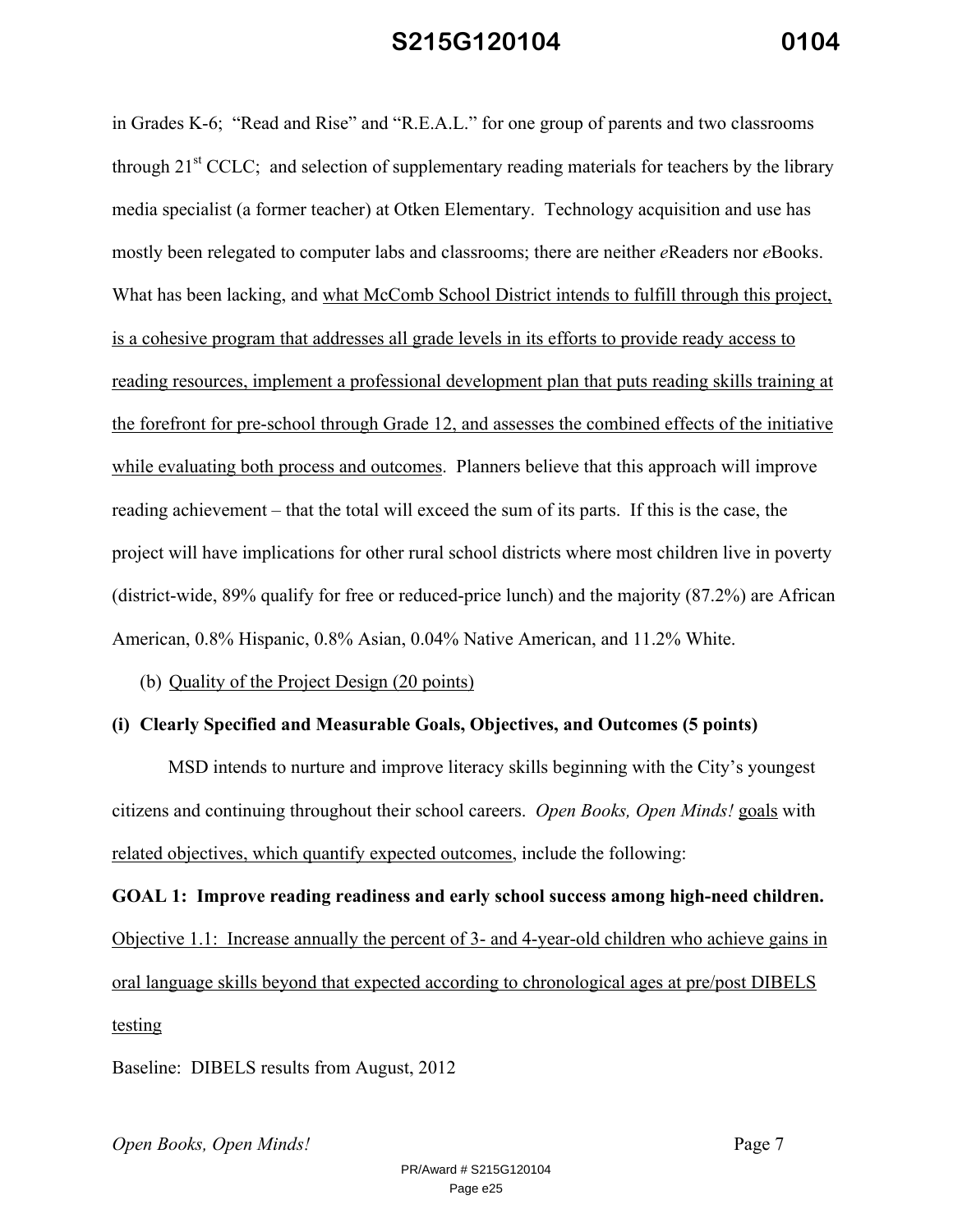Objective 1.2: Increase the number and percent of participating children who enter Kindergarten demonstrating reading readiness as measured by MSD's Kindergarten Readiness Assessment by at least 10% annually

Baseline: Kindergarten Readiness Assessment results from August, 2012 (42% in Fall, 2011)

**GOAL 2: Increase reading and language arts achievement among elementary and secondary participants.**

Objective 2.1: Increase the percent of  $3<sup>rd</sup>$ -grade students scoring Proficient or above on the Language Arts component of the Mississippi Curriculum Test (MCT2) by at least 5 percentage points annually

Baseline: 2011-12 MCT2 results (29%, 2010-2011 school year)

Objective 2.2: Increase the percent of  $8<sup>th</sup>$ -grade students scoring Proficient or above on language arts component of the MCT2 by at least 5 percentage points annually

Baseline: 2011-2012 MCT2 results (46%, 2010-11 school year)

Objective 2.3: Increase the percent of high school students who score at the Proficient or above level in English II on the State Subject Area Testing Program (SATP) by at least 3 percentage points annually

Baseline: 2011-2012 SATP results (43%, 2010-11 school year)

### **GOAL 3: Improve access and utilization of high quality literacy resources.**

Objective 3.1: Increase school library holdings of print and electronic media to at least 18:1 Baseline: 15.2:1 (July, 2012)

Objective 3.2: Ensure that, by the end of the grant period, every K-12 and Special Education classroom has a varied classroom library appropriate to a range of reading abilities and interests Baseline: Classroom libraries lacking at Denman Junior High and McComb HS (July, 2012)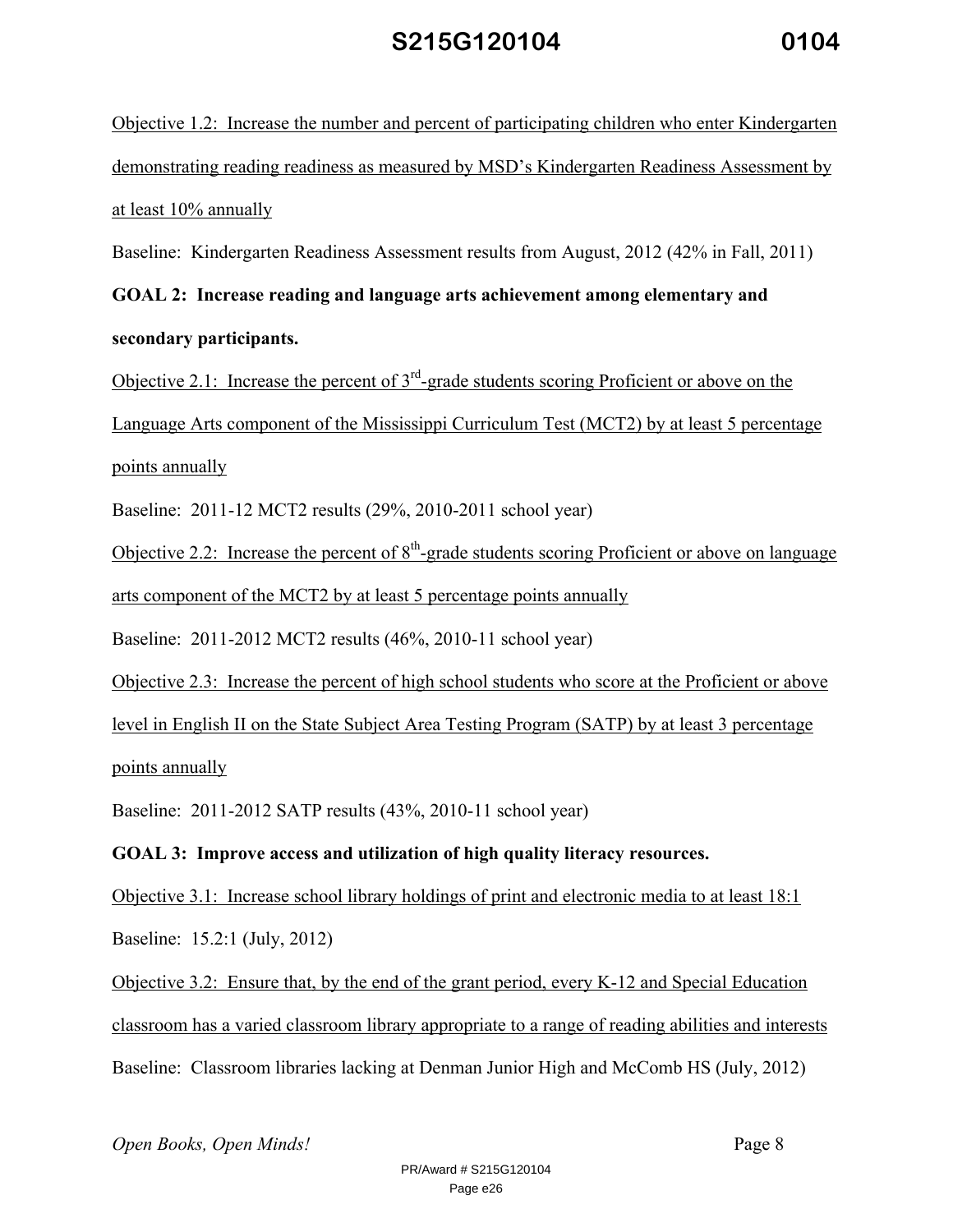Objective 3.3: Increase annually the number of parents who self-report visiting the school or public library with their child/children as measured by a project-developed survey Baseline: Pre-implementation survey to be completed by October, 2012

Overall outcomes include high-need parents trained to serve as first and best teachers for early learning; improved readiness among entering Kindergarteners; more students reading more and achieving on or above grade level; well-stocked libraries and classrooms that take into account cultural differences, special needs, and technology; trained teachers routinely using supplementary literature and informational texts; easy access to print and web-based reading; a higher graduation rate; and, students and parents and teachers who are a community of readers.

### **(ii) Coordination with Related Efforts and Other Resources (5 points)**

In July, MSD was awarded a  $21^{st}$  Century Community Learning Centers  $(21^{st}$  CCLC) grant that will provide a well-rounded slate of after-school and summer activities in collaboration with three local churches. In conjunction with an earlier 21<sup>st</sup> CCLC project, about 180 high-need students in Grades K-12 will receive tutoring assistance, participate in arts and recreational activities, and cultivate social responsibility. These activities support *Open Books, Open Minds!* project goals and library hours will be now be extended to better serve these and other students.

Excel by 5, funded through corporate and foundation sponsorship, was established to make early learning a community-wide priority and applicants must meet rigorous standards of planning and commitment. Parent training, beginning at birth, is a required component. A resource center, staffed by Junior League Volunteers, has been set up at the Kennedy Early Childhood Learning Center where parents may check out books, games, manipulatives, CDs, and DVDs to support age-appropriate development and early learning. Strong relationships have been built with the faith-based community, the housing authority, Head Start, and local agencies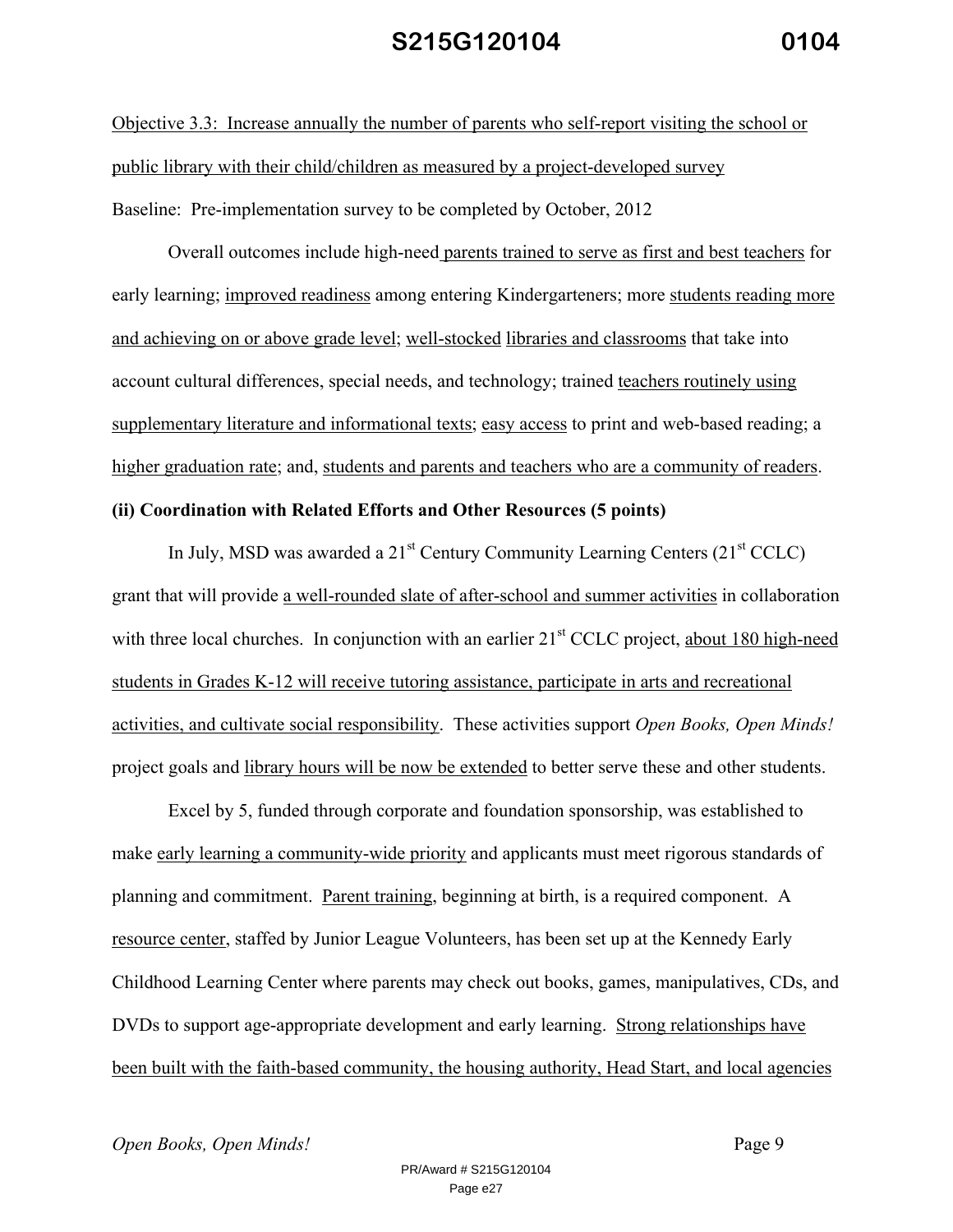which will facilitate project implementation. Strategies and training will be coordinated with federal programs such as Title I, in addition to project collaborators, in order to make the best use of funds and staff time (see letters of commitment and support).

Additionally, McComb is lead agent for two federal grants: the Teaching American History Grant to increase content knowledge among classroom teachers in Grades 5, 8, and 11; and a Library of Congress grant to familiarize faculty with the work of the Library of Congress, work with primary source documents, and integrate them with CCSS. In both cases, teachers' research skills will be sharpened and they will discover new instructional resources.

#### **(iii) Effort to Improve Teaching and Learning, and Support Rigorous Standards (5 points)**

Mississippi's adoption of Common Core State Standards (CCSS) demands increased rigor and raised expectations for teaching and learning. CCSS for Reading/Language Arts are organized according to (1) Reading: Literature, (2) Reading: Informational Text, (3) Foundational Skills, (4) Writing, (5) Speaking and Listening, (6) Language, and (7) Range, Quality, and Complexity: Texts Illustrating the Complexity, Quality, and Range of Student Reading. The proposed project, Response to Intervention (RtI) (functioning as a universal learning design supporting students' diverse needs and progress), and CCSS will be mutually supportive through professional development, increased print and electronic reading resources, and shared expectations. McComb faculty will continue to participate in CCSS training sponsored by the Mississippi Department of Education (MDE) and revise curricula accordingly through the Mississippi Curriculum Frameworks.

#### **(iv) Performance Feedback and Continuous Improvement as Integral to Design (5 points)**

Key to continuous improvement is the use of an experienced External Evaluator who will provide quarterly feedback to project staff. The Project Advisory Committee will serve as an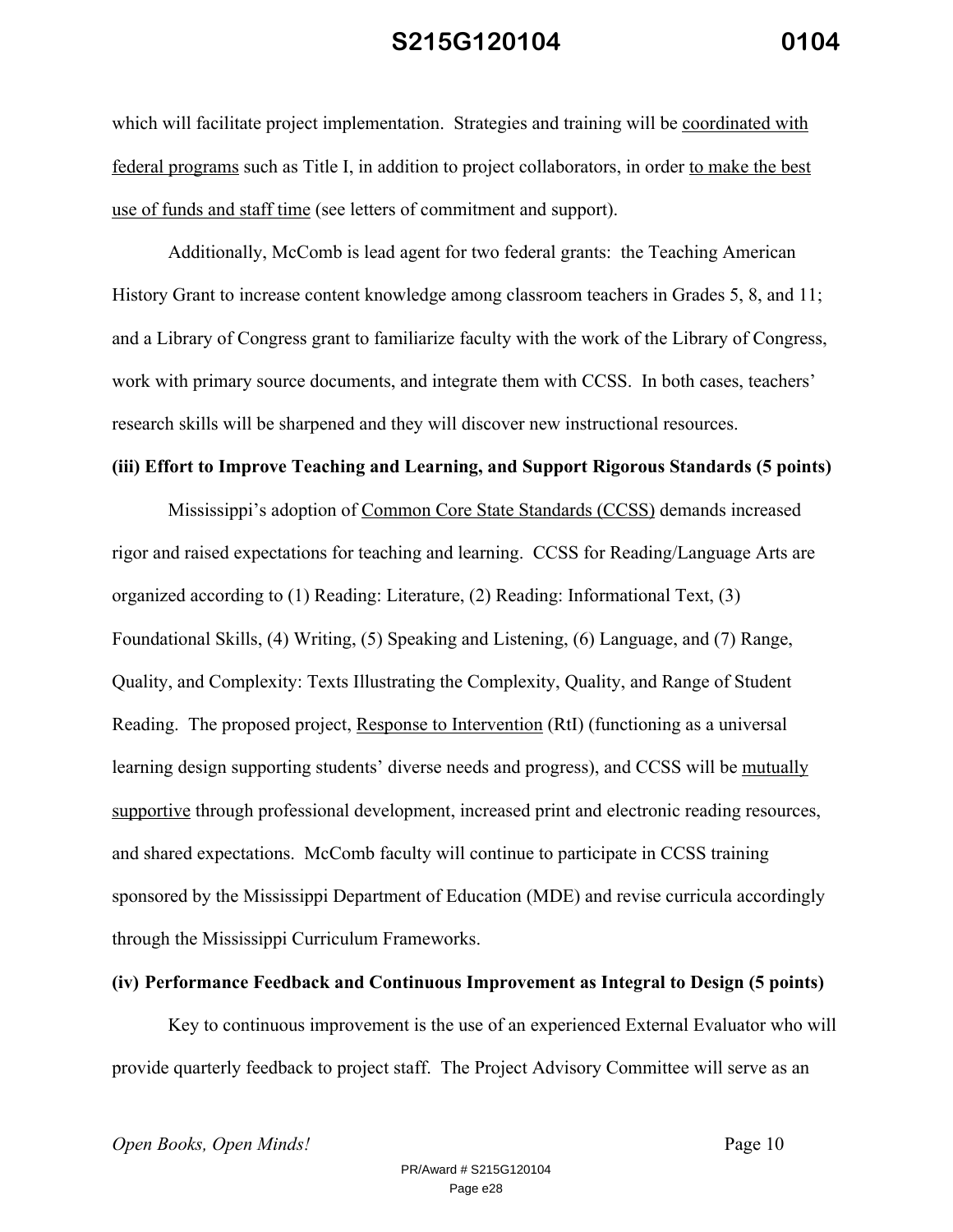Internal Evaluation Team, having ready access to data as well as formal and informal input from parents, teachers, students, and staff. The project is guided by goals and objectives that set annual improvement targets. Additionally, the web-based *MyON Reader* will allow classroom teachers to retrieve up-to-date lexile measures for students which may readily be compared to data in DIBELS and MAP assessments, which are currently in use at Head Start and MSD. Quality of Project Services (25 points)

#### **(i) Strategies to Ensure Equal Access for Underrepresented Groups (10 points)**

McComb, at present, has no English Language Learners; however, MSD has selected resources such as "Read and Rise" that are available in Spanish as well as English. MDE staff are a resource for materials and bilingual individuals to assist if this situation arises.

Particularly pertinent to this project are considerations regarding race and gender. Language Arts scores on the MCT2 show consistent gaps between Male/Female and Black/White achievement. Males lag females by many as 19 points (Grade 7) and Blacks lag Whites by as many as 30 points (Grade 6) (http://orsap.mde.k12.ms.us/MAARS). Researchers who have explored the nationwide gender problem suggest that the remedy begins with appropriate text selection and choice; Wilhelm (2002) is among those observing that boys tend to choose reading that helps them connect with the real world. MSD will draw on research as well as recommendations from sources such as www.gettingboystoread.com, which posits that nonfiction (e.g., *Guinness World Records*), cars, sports, military, humor, action/adventure fiction, and comics are especially appealing. McGill-Fraznzen & Allington (2008) found that books about pop stars and comic book characters were preferred by 4<sup>th</sup> grade children of color. Struggling readers, and those with disabilities, also benefit from helping choose their reading and by being allowed to slow down their reading to implement compensatory strategies (Walczyk &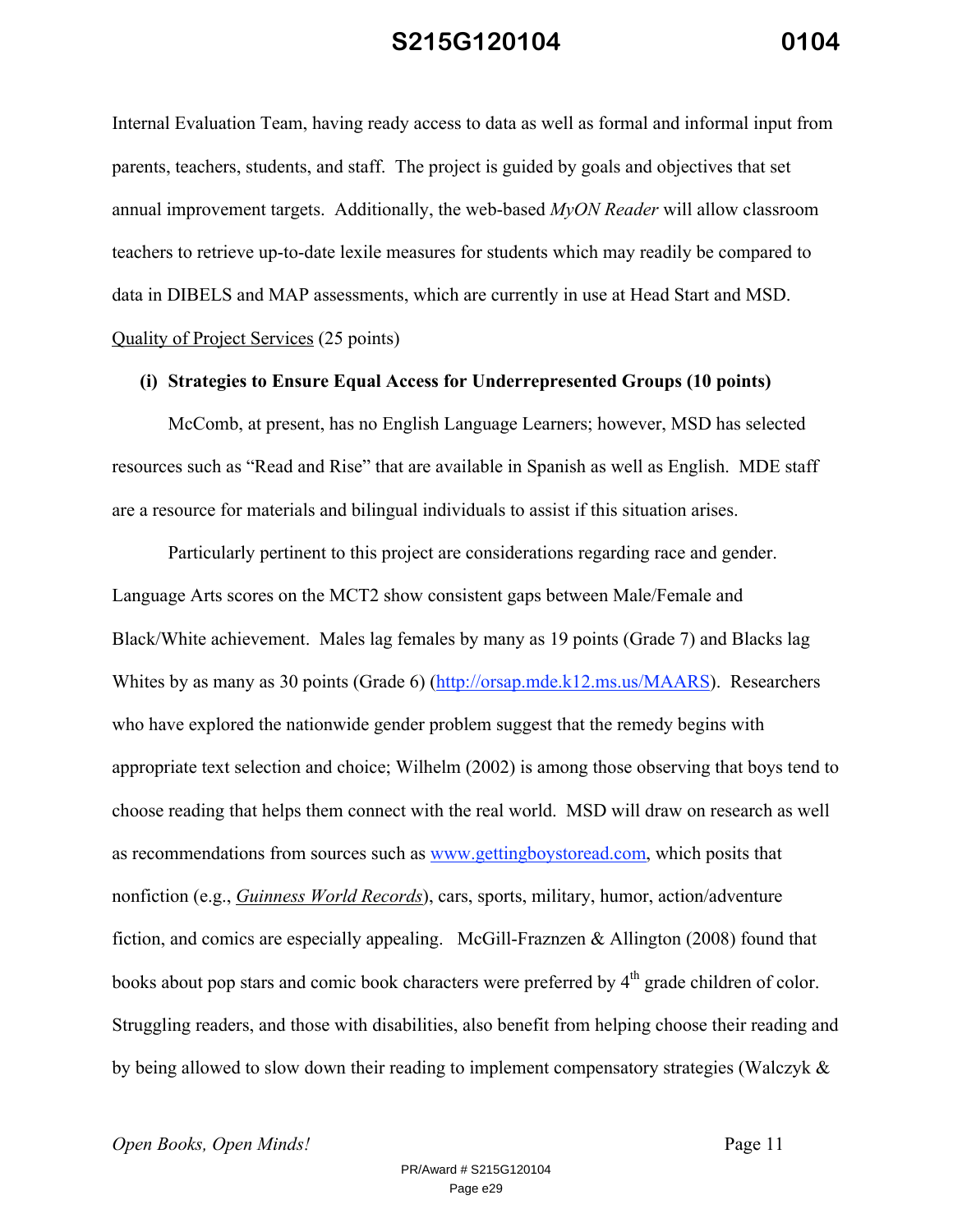Griffth-Ross, 2007). Students with disabilities will benefit from the additional technology tools and resources. The *myON* digital library will allow access to more than 2,000 titles from school or home – a feature that will assist any home-bound students or physically disabled parents who want to read with their child. E-Readers and *myON* allow readers to enlarge the type size in the event of visual limitations. If Braille materials or adaptive devices are needed to enable full access and enjoyment of reading, those needs will be brought to the attention of project personnel who will arrange appropriate accommodations. Again, MSD will strive to include a wide variety of appealing print and digital media at a range of reading levels.

#### **(ii) Services Appropriate to Needs of Intended Recipients or Beneficiaries (10 points)**

Project services relate directly to the needs of our student and parent beneficiaries. MSD will, as described above in Section (i) select books and media to appeal to interests and preferences of all students, being mindful of a diverse student population who are 87% African American (*Children First Report* at www.msreportcard.com). Poverty (94% of students receive free- or reduced-price lunch according to www.msreportcard.com) drives the need to make books readily available and accessible at school, and to put books in the hands and shelves of high-need families, since in low-income neighborhoods there is typically 1 age-appropriate book for every 300 children (Neuman, 2006). "Read and Rise," "R.E.A.L.," and summer reading packs appropriately emphasize book distribution and early childhood intervention on behalf of parents who are often unfamiliar with the importance or methods of preparing children to read. Technology enhancements will both benefit and motivate.

#### **(iii)Professional Development Leading to Improvements in Practice (5 points)**

Three on-site training days *each* in Dialogic Reading (Dr. Cathy Grace of the Children's Defense Fund and former Director of the Mississippi Institute for Early Childhood) and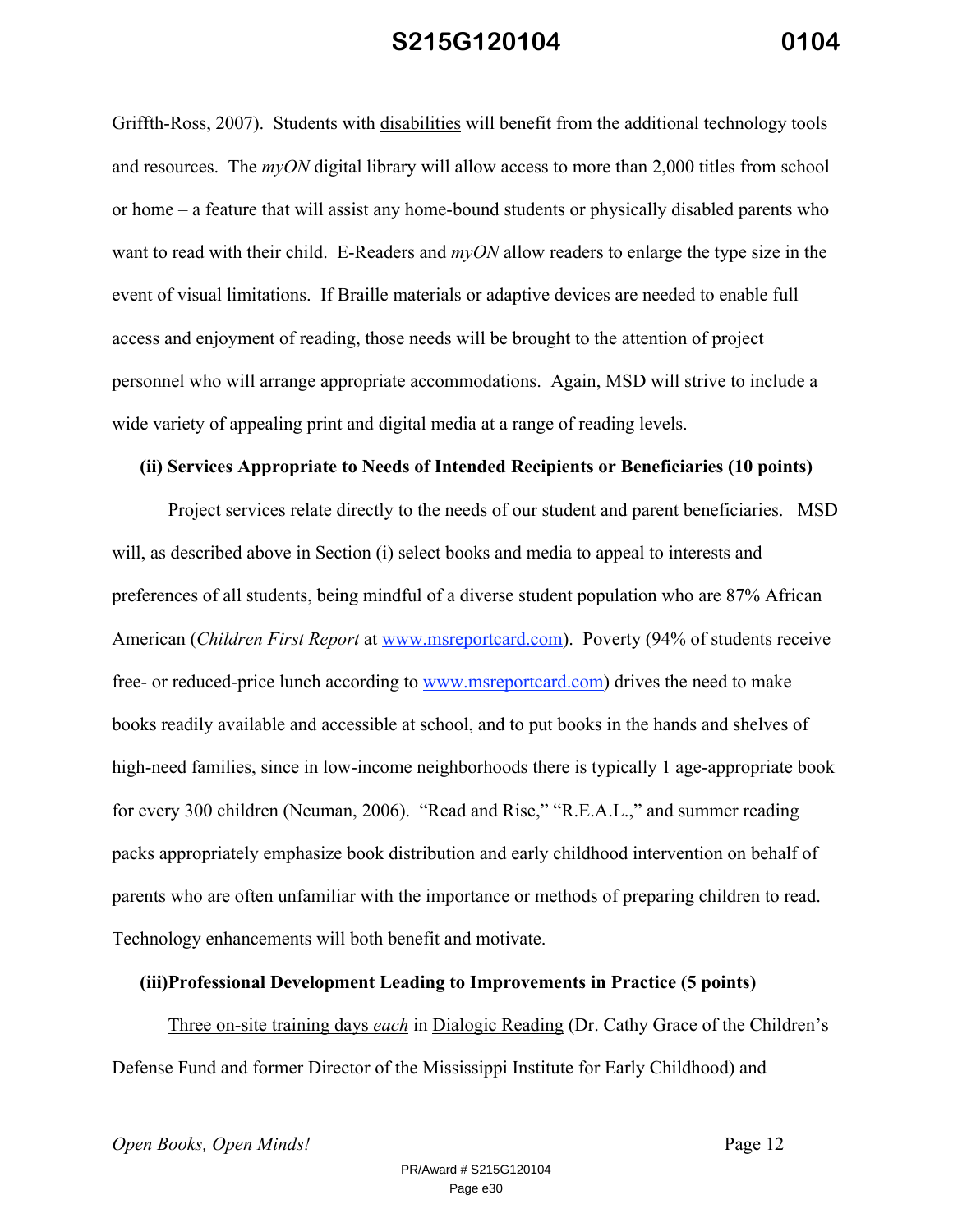Interactive Strategies for Library Personnel (Ms. Judy Card of First Regional Library) will be shared among MSD, Head Start, librarians, and others. Classroom observations and coaching, travel to annual International Reading Conferences, training in technology use by MSD technology staff, and training of community mentors provide a comprehensive and varied array of professional development activities involving practitioners at all levels to foster improvement in practice at Head Start, MSD, and at home. These activities will supplement MDE training in CCSS, the American History and Library of Congress grants, and district-sponsored training.

(d)Adequacy of Resources (10 points)

#### **(i) Reasonableness of Costs Relative to the Objectives, Design, and Significance (5 points)**

All proposed expenditures relate directly to the stated objectives and the associated activities. Supplies and Equipment, each item of which is vital to the meeting of the project objectives, account for the largest portion of the budget at . Personnel emphasizes increased library hours and staffing along with parent and community work conducted by the Project Outreach Coordinator. Administration is shared between the Principal Investigator (a local contribution) and a half-time Project Director whose salary accounts for of the total budget. Successful implementation of the project will generate findings that may have significant impact in terms of replication in other educational settings, particularly in situations with high poverty, geographic isolation, and a large percentage of minority students.

#### **(ii) Reasonableness Relative to Number Served, Anticipated Results and Benefits (5 points)**

The project cost is highly reasonable given that 3,200 children and students Age 2 through Grade 12 will be served each year, resulting in an average cost/youngster of annually. That calculation does not take into account the 100+ parents, 190 faculty, 5 library media specialists, and staff of participating collaborators. The educationally and economically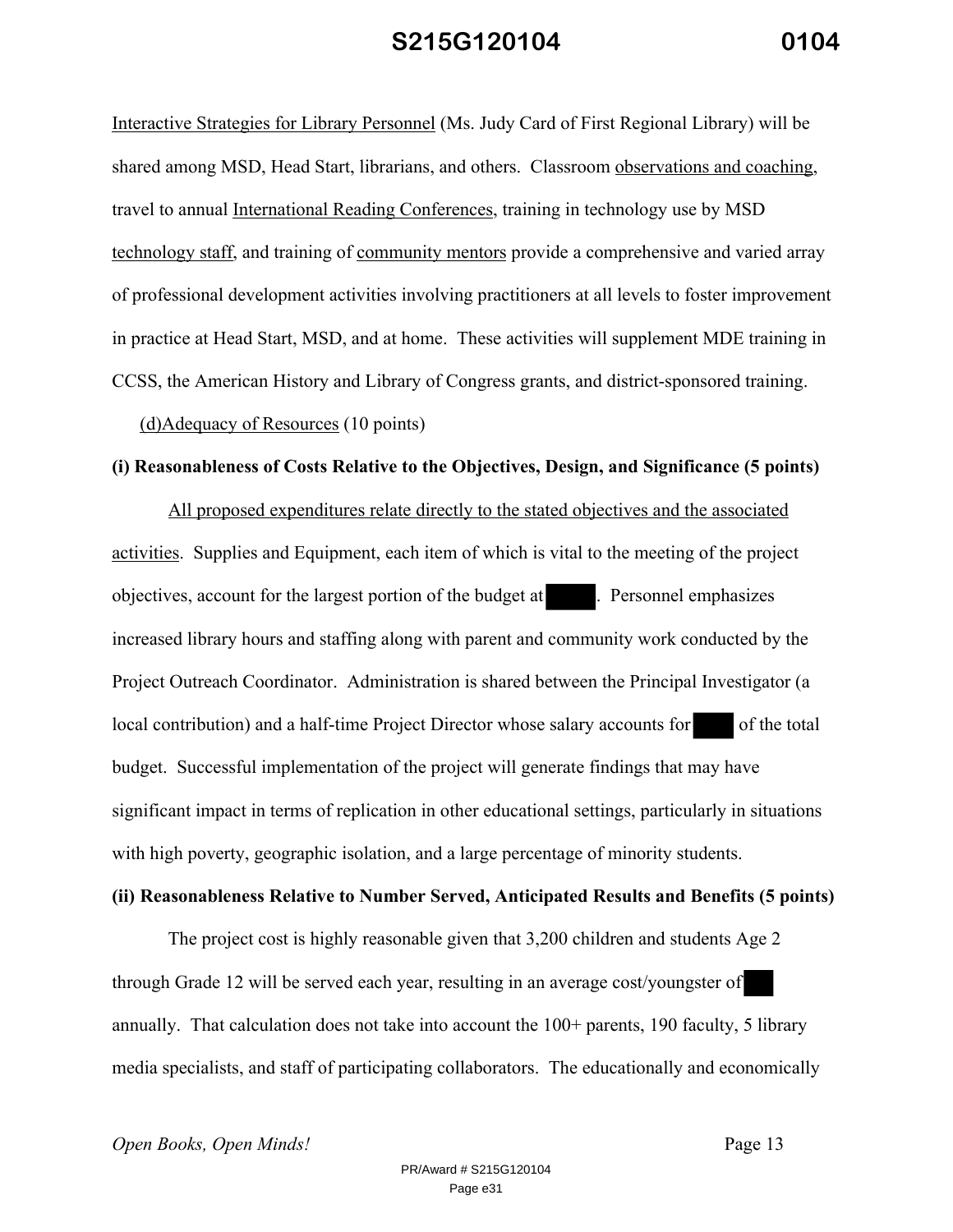disadvantaged nature of the population necessitates a comprehensive approach in order for it to yield expected results; budget decisions have been made in consideration of the value of outcomes and lasting benefits associated with this comprehensive initiative intended to improve school readiness, reading achievement, literacy resources, and parent involvement in learning.

(e) Quality of the Management Plan (20 points)

# **(i) Plan to Achieve Objectives On Time and Within Budget, Including Defined**

### **Responsibilities, Timelines, and Milestones for Accomplishing Project Tasks (10 points)**

Common to all objectives are administrative and organizational tasks pertinent to program management and accountability. Among them are the following:

- Kick-off event for community sponsored by MSD and local partners (2012);
- Hiring procedures followed by MSD Central Office personnel (Oct, 2012);
- Contract procedures completed by Project Director, Superintendent, Board of Education (Oct, 2012);
- Baseline data documented from unobtrusive measures such as DIBELS, Kindergarten Readiness Test, Mississippi Curriculum Test (MCT2), and Mississippi Subject Area Testing Program (SATP) by External Evaluator (Oct, 2012); and
- Establishment of 11-member Project Advisory Committee (Internal Evaluation Team) by Principal Investigator and Project Director (Oct, 2012) for quarterly meetings.

Major project milestones, personnel responsible for implementation, targeted participants, and a timeline for accomplishment are included in the chart on the following page.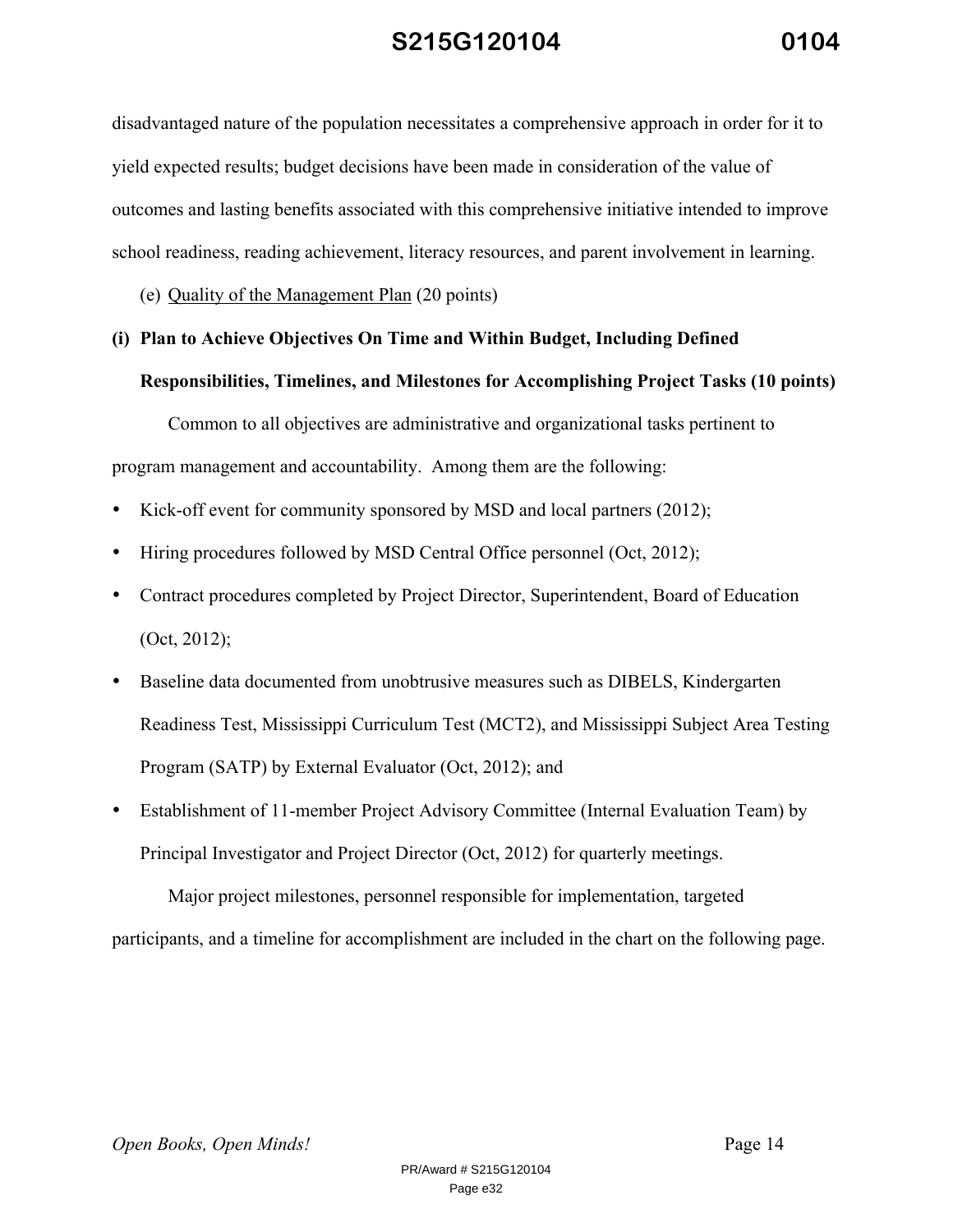| Objective(s)                            | <b>Milestones</b>                                                                            | <b>Persons Responsible</b>                                    | Participants                                   | <b>Timeline</b>                      |
|-----------------------------------------|----------------------------------------------------------------------------------------------|---------------------------------------------------------------|------------------------------------------------|--------------------------------------|
| 1.1, 1.2,<br>2.1, 2.2, 2.3,<br>3.1, 3.2 | Administration of surveys to establish<br>qualitative data on a pre-<br>implementation basis | External Evaluator, Project<br>Director, Outreach Coordinator | Parents, Teachers,<br><b>Project Partners</b>  | $Oct - Nov., 2012$                   |
|                                         | Training in Dialogic reading                                                                 | Dr. Cathy Grace                                               | Head Start and K-2<br>Teachers                 | Oct, 2012;<br>Aug, 2013              |
|                                         | Training in "Read and Rise" and<br>"R.E.A.L."                                                | Project Director                                              | <b>Volunteer Mentors</b><br>(Retired Teachers) | Nov, 2012;<br>July, 2013             |
|                                         | Organization of 15 "Read and Rise"                                                           | Outreach Coordinator,                                         | Parents of High-Need                           | Dec, 2012;                           |
|                                         | parent groups for 6 monthly sessions                                                         | <b>Reading Mentors</b>                                        | Preschool Children                             | Sept, 2013                           |
|                                         | Distribution of Summer Reading Packs                                                         | <b>Outreach Coordinator</b>                                   | Completers of 4-year-<br>old Head Start and K  | June, 2012;<br>June, 2013            |
| 1.1, 1.2, 2.1,                          | "R.E.A.L." classroom mentoring and<br>book distribution (7 monthly sessions)                 | Project Director,<br><b>Reading Mentors</b>                   | Students in 20 K-7<br>classrooms               | Dec, 2012; Sept.<br>$2013$ (ongoing) |
| 1.1, 1.2, 2.1,<br>2.2, 2.3              | Follow-up observations of classroom<br>teachers in use of reading strategies                 | Project Director, Head Start<br>Director, Principals          | Head Start and K-12<br>Teachers                | Dec, 2012 and<br>quarterly           |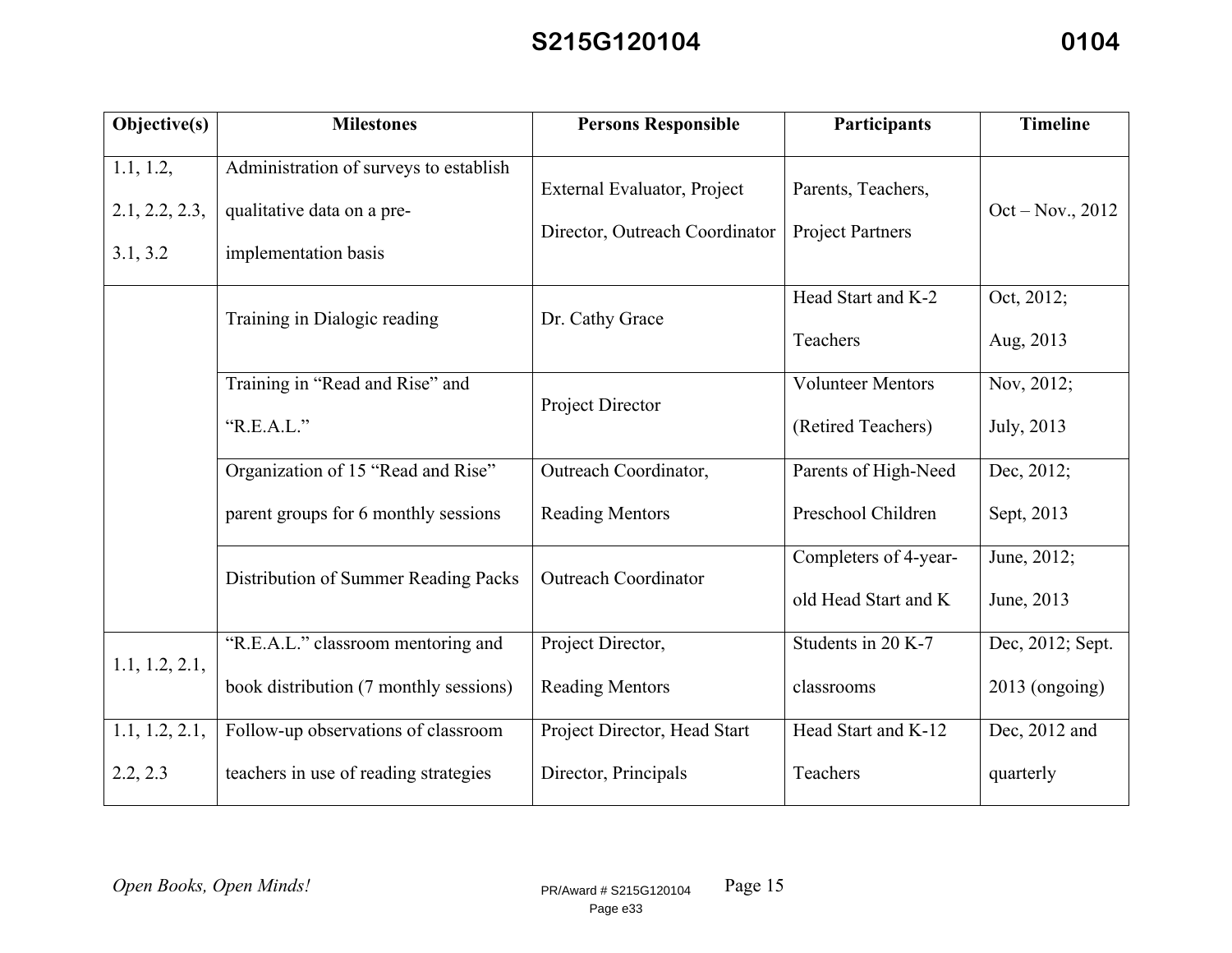| Objective(s)                            | <b>Milestones</b>                                                                                       | <b>Persons Responsible</b>                       | Participants                                                              | <b>Timeline</b>                   |
|-----------------------------------------|---------------------------------------------------------------------------------------------------------|--------------------------------------------------|---------------------------------------------------------------------------|-----------------------------------|
| 1.1, 1.2, 2.1,                          | Opportunities for signing up for public                                                                 | Project Director, Outreach                       | Parents (pre-school -                                                     | Oct, Mar, Aug,                    |
| 2.2, 2.3, 3.3                           | library cards                                                                                           | Coordinator                                      | Grade 12)                                                                 | annually                          |
| 1.1, 1.2,<br>2.1, 2.2, 2.3,<br>3.1, 3.2 | Purchase of print and electronic media<br>for school libraries and classrooms                           | Project Director, Finance<br>Manager             | Library Media<br>Specialists, Classroom<br>Teachers                       | Dec, 2012;<br>Oct, 2013           |
| 1.2, 2.1, 2.2,<br>2.3                   | Installation of new PCs at each school<br>library                                                       | Project Director,<br><b>MSD Technology Staff</b> | Library Media<br>Specialists                                              | Jan, 2013                         |
| 1.2, 2.1,<br>2.2, 2.3                   | Training in the use of state-wide<br>Magnolia system, myON Reader, and<br>access to web-based resources | Library Media Specialists,                       | K-12 Teachers                                                             | $Jan - Feb, 2013;$<br>and ongoing |
| 1.2, 2.1,<br>2.2, 2.3                   | Establishment of system and schedule<br>for linking media to instruction                                | Library Media Specialists,                       | K-12 Teachers                                                             | Feb, 2013                         |
| 1.1, 1.2,<br>2.1, 2.2, 2.3,<br>3.1, 3.2 | Quarterly reporting and annual written<br>report of performance indicators and<br>project evaluation    | <b>External Evaluator</b>                        | Principal Investigator,<br>Project Director,<br><b>Advisory Committee</b> | $Oct - Nov., 2012$                |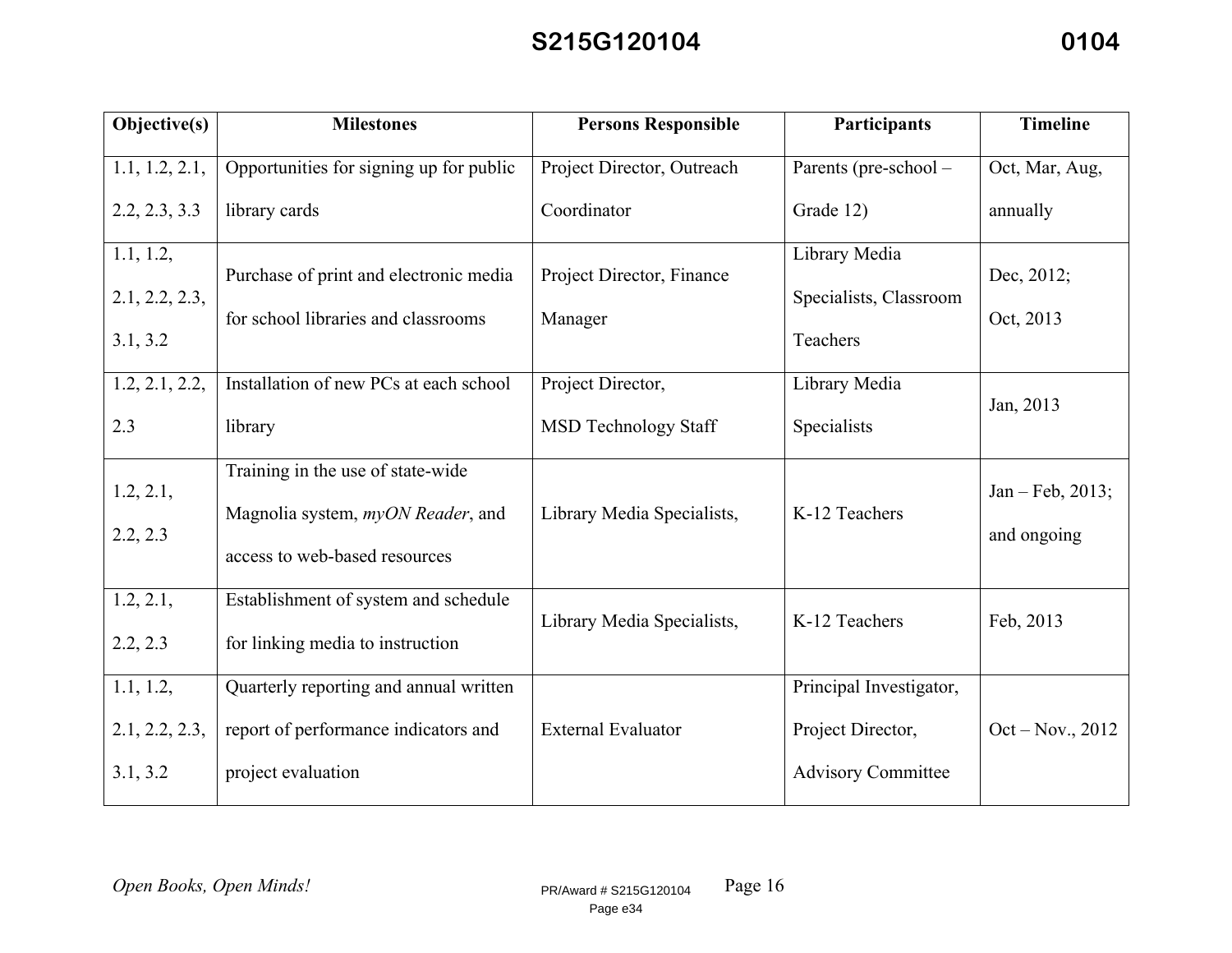All project staff and others involved in the project will carefully follow the plan described in this proposal. Responsibilities of key personnel are summarized in the chart below.

| <b>Responsibilities</b><br>of<br><b>Key Personnel</b> | Project Director | Outreach Coordinator | Parents     | Library Media Specs. | MSD Faculty | Head Start  | MSD Technology Staff | Reading Mentors | Contracted Trainers | External Evaluator | Advisory Committee |
|-------------------------------------------------------|------------------|----------------------|-------------|----------------------|-------------|-------------|----------------------|-----------------|---------------------|--------------------|--------------------|
| Administration                                        | $\mathbf X$      |                      |             |                      |             |             |                      |                 |                     |                    | $\mathbf X$        |
| Dissemination                                         | $\mathbf{X}$     | $\mathbf X$          |             |                      |             | $\mathbf X$ |                      |                 |                     | $\mathbf X$        |                    |
| Advisory Comm. Mtgs.                                  | $\mathbf X$      | $\mathbf X$          |             |                      |             |             |                      |                 |                     | X                  | X                  |
| Parent Outreach                                       |                  | $\mathbf X$          |             |                      |             | X           |                      | $\mathbf X$     |                     |                    |                    |
| Community Collaboration                               | $\mathbf X$      | $\mathbf X$          | $\mathbf X$ | $\mathbf X$          | $\mathbf X$ | $\mathbf X$ | $\mathbf X$          | $\mathbf X$     | $\mathbf X$         |                    | $\mathbf X$        |
| Training                                              | $\mathbf{X}$     | $\mathbf X$          |             | $\mathbf X$          |             |             | $\mathbf X$          | $\mathbf X$     | $\mathbf X$         |                    |                    |
| Technology                                            | $\mathbf X$      | X                    |             | $\mathbf X$          | $\mathbf X$ | X           | X                    |                 |                     |                    |                    |
| "Read and Rise"                                       | $\mathbf X$      | $\mathbf X$          |             |                      |             |             |                      | $\mathbf X$     |                     |                    |                    |
| R.E.A.L.                                              | $\mathbf X$      | $\mathbf X$          |             |                      |             |             |                      | $\mathbf X$     |                     |                    |                    |
| <b>Book Distribution</b>                              | $\mathbf X$      | $\mathbf X$          |             | $\mathbf X$          | $\mathbf X$ |             |                      | X               |                     |                    |                    |
| In-School Reading                                     |                  |                      |             | $\mathbf X$          | $\mathbf X$ | X           |                      | $\mathbf X$     |                     |                    |                    |
| Data Collection                                       | $\mathbf X$      | $\mathbf X$          |             | $\mathbf X$          | $\mathbf X$ | $\mathbf X$ |                      |                 |                     |                    | $\mathbf X$        |
| Project Evaluation                                    | $\mathbf X$      |                      |             |                      |             |             |                      |                 |                     |                    | $\mathbf X$        |

*Open Books, Open Minds!* Page 17 Key district-level administrators are (1) Superintendent Therese Palmertree, who has 5 years experience in that position and is responsible for oversight and management of McComb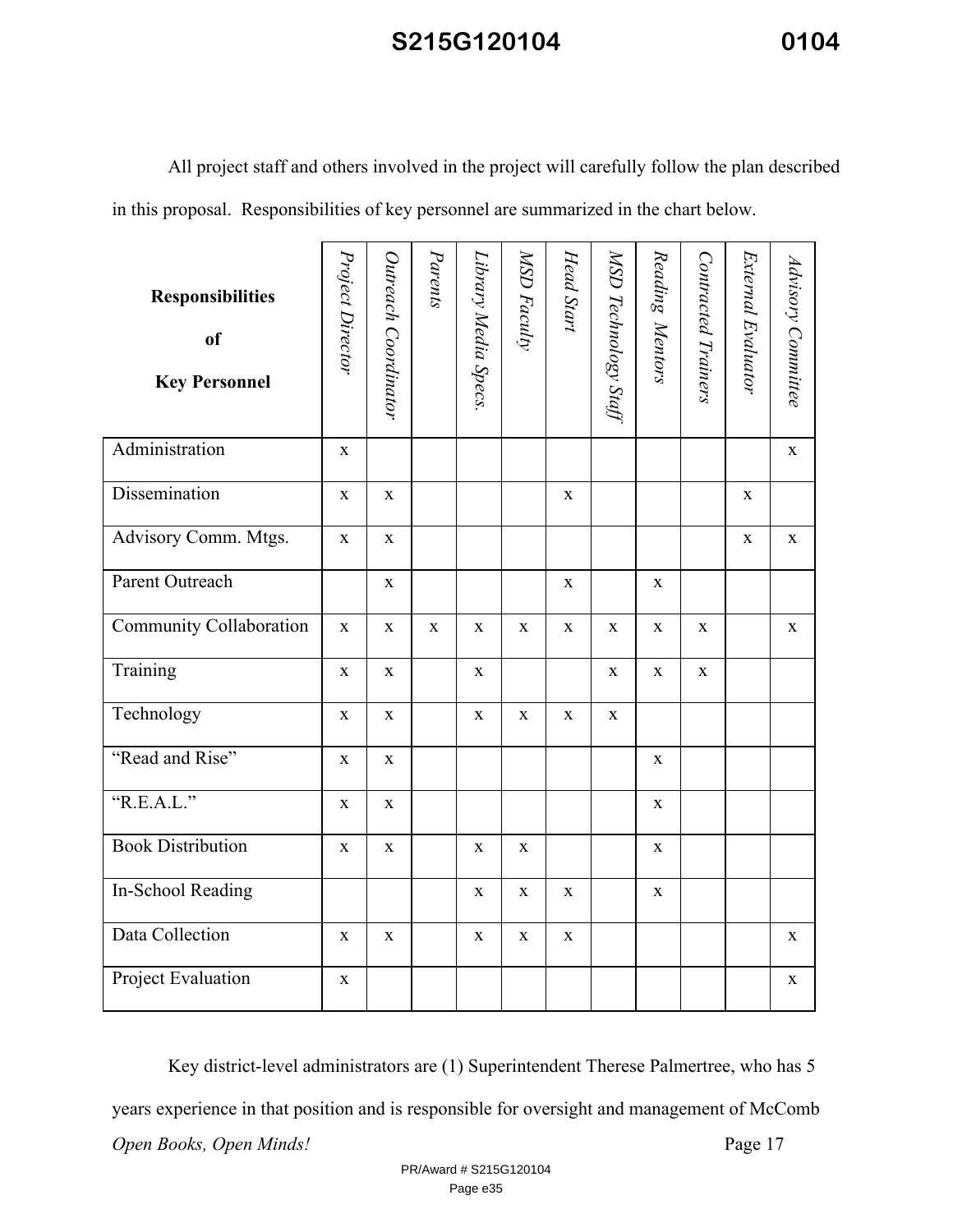School Districts and its programs under the direction of the McComb School District Board of Education, and (2) Curriculum and Federal Programs Director and proposed Principal Investigator Betty Wilson-McSwain, a doctoral candidate in Education Administration at the University of Southern Mississippi, who is also a seasoned professional with a range of leadership and classroom experience. Ms. Wilson-McSwain will lead the Project Advisory Committee, particularly in its role as the Internal Evaluation Team.

Ms. Linda "Rusty" Whittington has been identified as Project Director (0.5 FTE). She has managed two 21<sup>st</sup> CCLC grants with budgets totaling in excess of \$1.5 million during her tenure at McComb School District, the successful management and outcomes of which have contributed significantly to ongoing awards to serve different schools and grade levels with increasingly diverse and creative activities. Her responsibilities for IAL will include planning, staff supervision, purchasing, mentor training, classroom observations, collaboration with project partners and work with the external evaluator.

An Outreach Coordinator, Tomieka Butler, (1.0 FTE) will help identify and recruit parents of target children through referrals and assistance from the faith community, the McComb Housing Authority, and Head Start. She will coordinate mentoring and book distribution initiatives, and plan special activities for parents and families in collaboration with Title I, Excel by 5, Head Start, and local businesses.

*Open Books, Open Minds!* Partners and Collaborators – Participating and supporting entities include the Barksdale Reading Institute, the Mississippi Department of Education, Pearl River Opportunities, Inc. (Head Start), McComb Housing Authority, the faith community, Excel by 5, and the Pike-Amite-Walthall (public) Library System.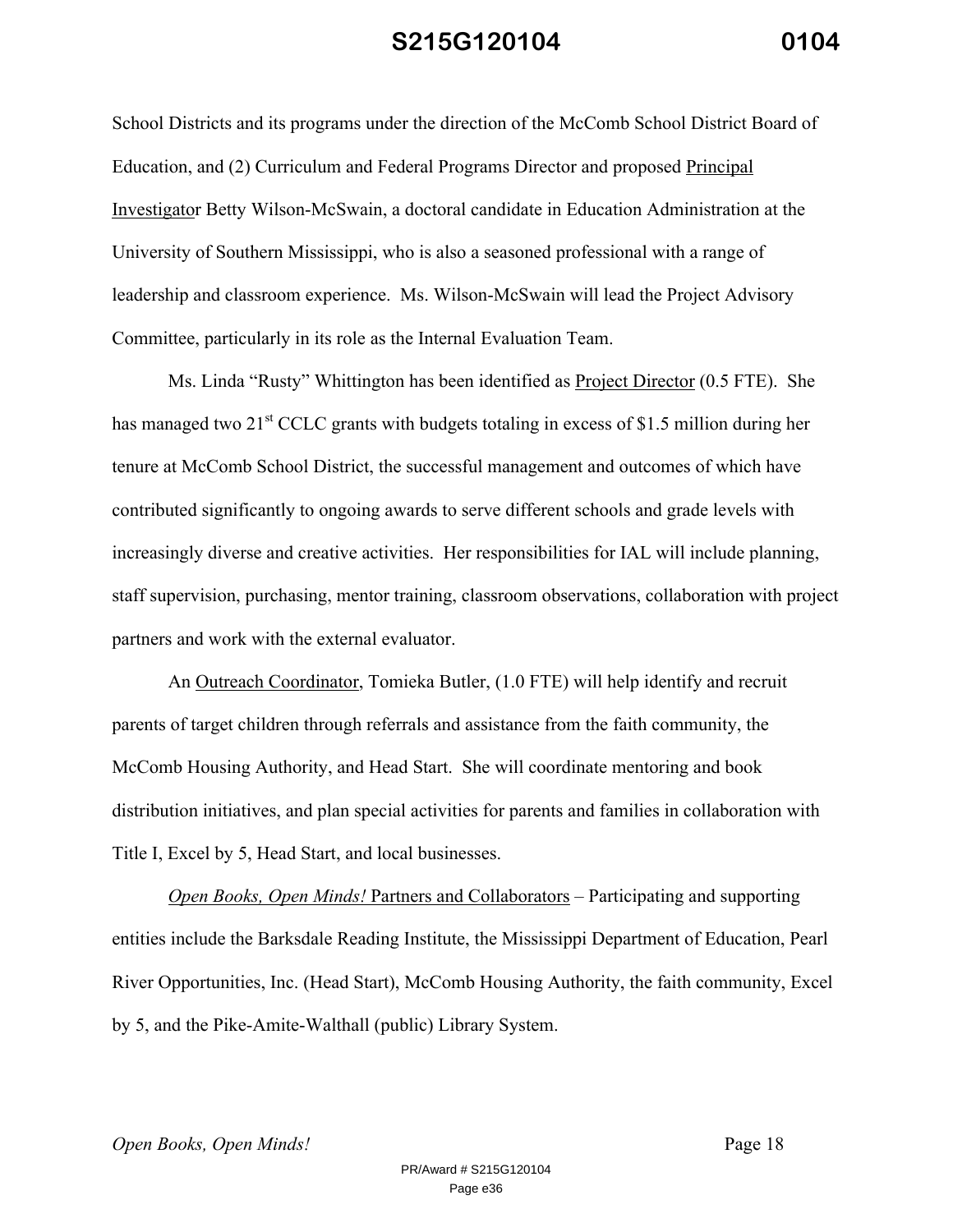An 11-member Project Advisory Committee will consist of eleven (11) members representing the project partners, faculty, parents, mentors, community members, and local government agencies. The Committee will meet quarterly, or more often as requested by the Project Director or Principal Investigator, and will serve as the Internal Evaluation Team.

Dr. Ann Beardshall will serve the project as **External Evaluator.** Data analysis, feedback to project, and reporting of qualitative and quantitative measures will be among her responsibilities in addition to identifying or developing surveys and meeting on at least a quarterly basis with project staff to provide feedback and make mid-course recommendations.

Volunteer Mentors for the "Read and Rise" and "R.E.A.L." components will consist of community members, many of whom will be retired teachers, trained to work with parents and students. These have already been identified (see letter of support).

McComb's K-12 Faculty, including Special Education Teachers will be actively involved in incorporating research-based reading strategies, print, and electronic media into instruction. School Library Media Specialists and Faculty will coordinate library resources with lesson plans and units of instruction; Lance et al (2007) found that elementary and middle school students took the initiative on a weekly or monthly basis to provide teachers with resources; high schools tended to have better test results when teachers reported that they initiate collaboration on the design and delivery of instruction. District technology staff, under the direction of Technology Coordinator Sue Jarvis, will help teachers and students learn new software and features of technology as well as assist the Library Media Specialists in setting up a system for the identification of print and electronic media for classroom teachers. Head Start Instructors, teachers of 3- and 4-year olds, will incorporate dialogic reading and other new strategies into reading readiness activities.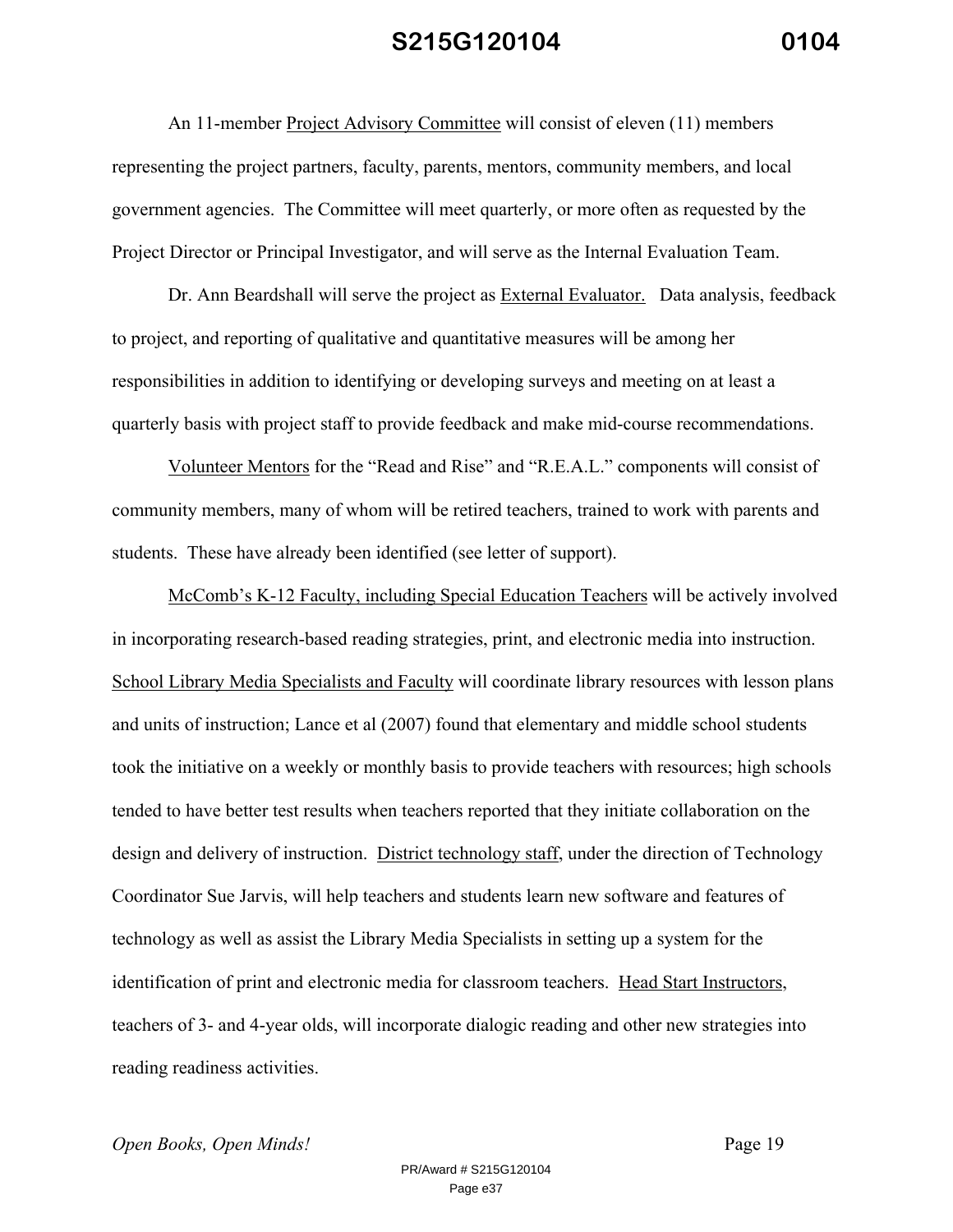

### **(ii) Appropriateness and Adequacy of Time Commitments of Key Personnel (5 points)**

Ms. Wilson-McSwain will dedicate 15% of her time (an in-kind contribution) to oversight of the project in her role as Principal Investigator. She will lead the Advisory Committee in their role as the Internal Evaluation Team. Her responsibilities in the supervision of Curriculum and Federal Programs will result in effective coordination of Title I, Common Core State Standards (CCSS), and professional development. A half-time position is appropriate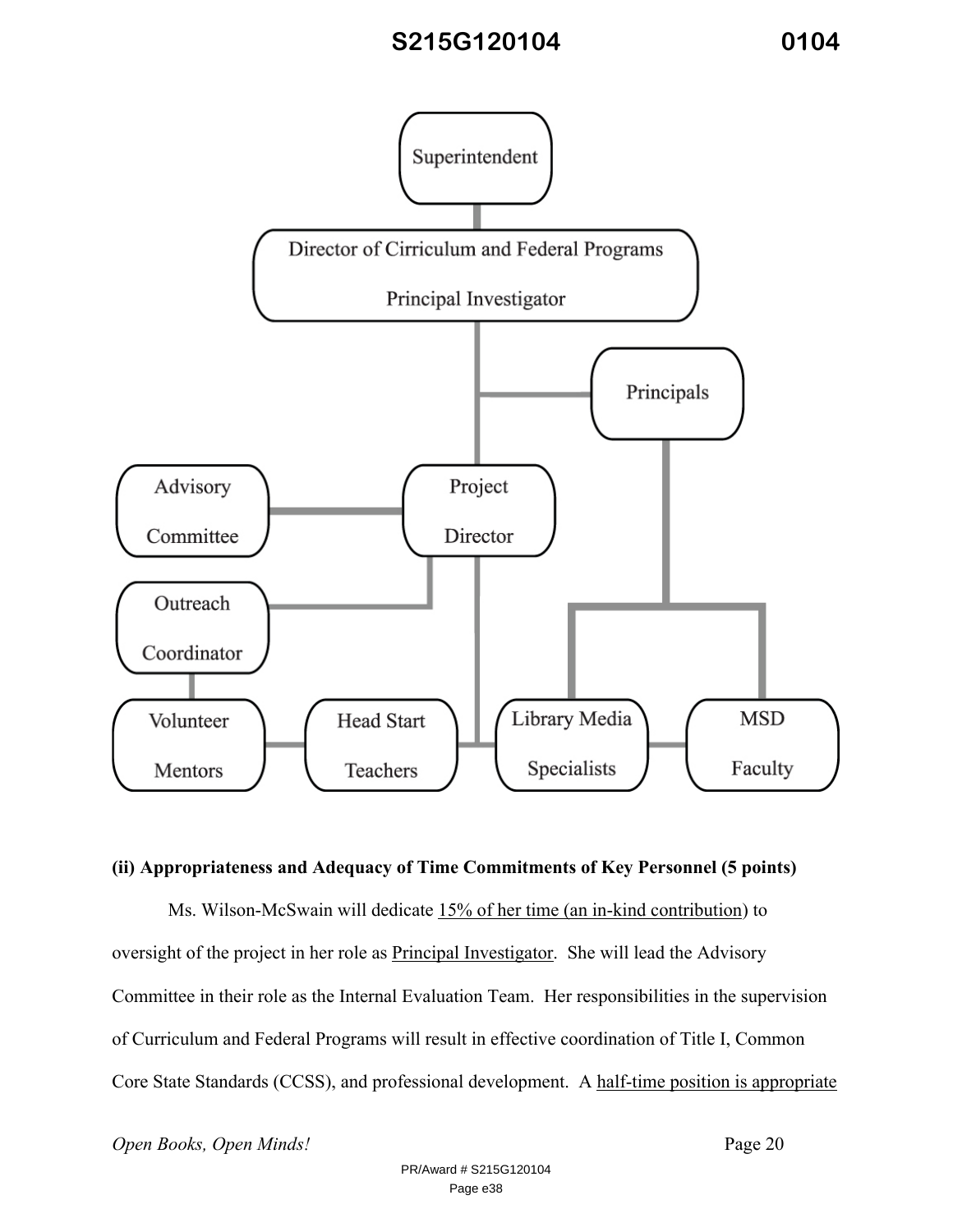and adequate for the Project Director to manage the day-to-day operation and supervision of the project and its personnel. Because so much of the success of the project involves making and maintaining contacts with parents and local organizations such as churches and Head Start, the Outreach Coordinator will be a full-time position.

### **(iii)Adequacy of Mechanisms for Ensuring High-Quality Products and Services (5 points)**

All hiring, purchasing, and contractual expenses will be handled according to state and district law and accepted best practices. Proposed project staff will work closely with District Finance Manager Cathy Jones as well as with the community organizations and agencies involved in the project – assets that will contribute to full implementation as well as fiscal and programmatic accountability. Trainers have been selected based on their credentials as well as the recommendations of respected colleague. Research has guided the identification of commercial products and will inform specific choices of print and electronic media for libraries and classrooms. The work of an External Evaluator and input from the Project Advisory Committee/Internal Evaluation Team will further ensure high-quality products and services.

### (f) Quality of the Project Evaluation (15 points)

The purposes of the evaluation plan are (1) to determine the effectiveness of the project in improving students' reading readiness and achievement, (2) to support continuous improvement, and (3) to systematically provide concise answers to a series of questions related to expected outcomes and performance indicators; and (4) to inform project administrators, stakeholders, and parties interested in project replication.

# (i) **Use of Objective Performance Measures Clearly Related to Intended Outcomes and Resulting in Quantitative and Qualitative Data (10 points)**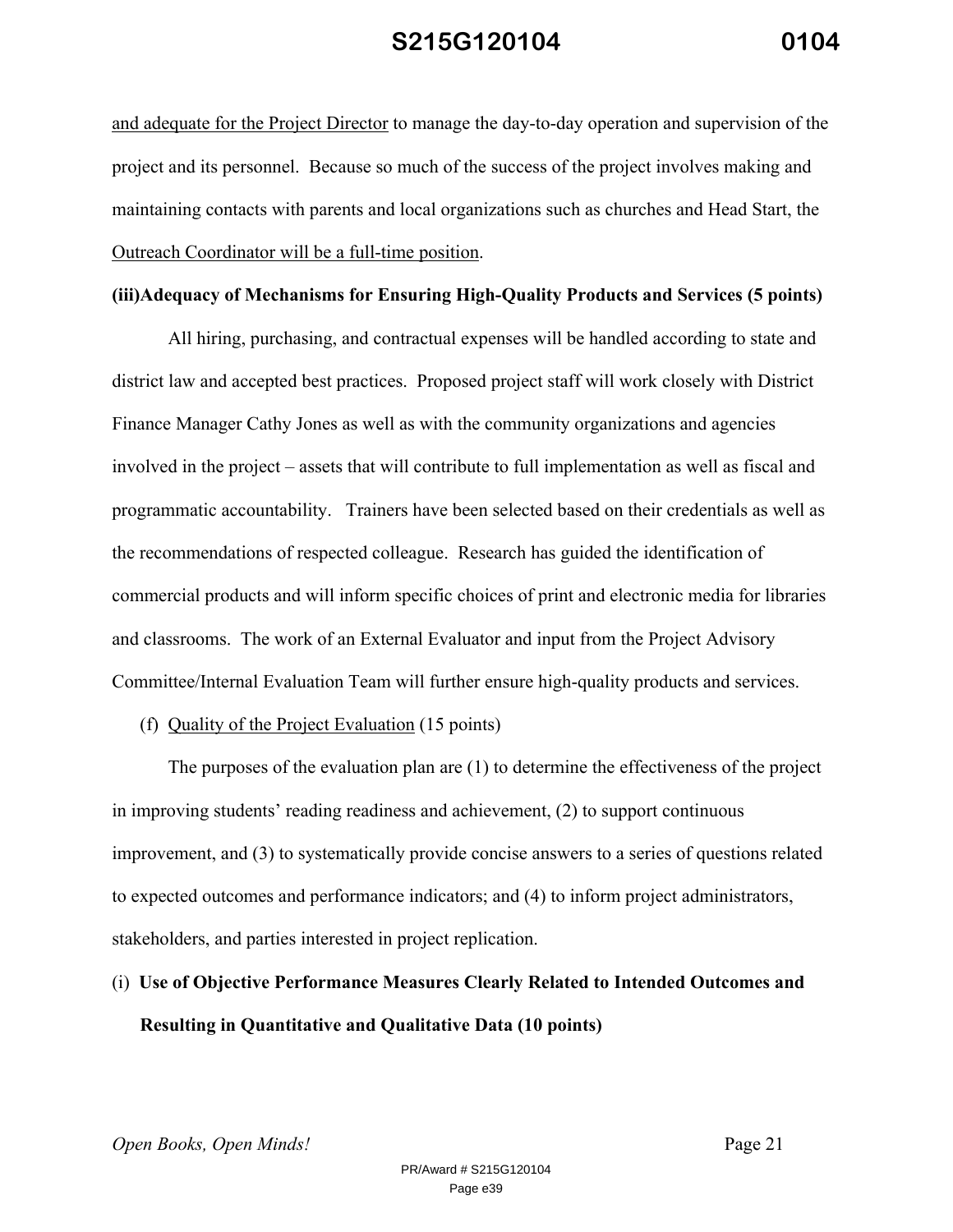Several project objectives serve as outcome measures directly related to the IAL

Performance Measures (1.1, 2.1., 2.2, and 2.3). These reflect priorities shared by READ and

IAL and reflect the outcomes which MSD expects to meet as a result of project implementation.

Benchmarks (milestones) with timelines are provided in the table on pages 14-15.

### Research Questions

A series of questions, which relate closely to expected outcomes and performance indicators, will guide the evaluation:

- 1. How successful were strategies in increasing children's readiness for Kindergarten?
- 2. What was the impact of the project on reading achievement?
- 3. For which age and grade levels were strategies most successful?
- 4. To what extent did parents report positive results in using the in-home strategies they gained through the mentoring and training activities?
- 5. To which components of the project did students positively respond?
- 6. To what degree did teachers perceive changes in student reading behaviors in relation to improved reading achievement?
- 7. To what extent were community agencies and organizations constructively utilized to improve project services?

### Qualitative and Quantitative Data Sources

Several existing and proposed resources of information will be included in the systematic collection of indications concerning project outcomes (1) unobtrusive measures including standardized state and local assessments of achievement in reading readiness (DIBELS, MAP, MSD Kindergarten Readiness Test) and reading/language arts achievement (MCT2, SATP); (2) survey results of self-reported data on classroom reading time, children's reading at home,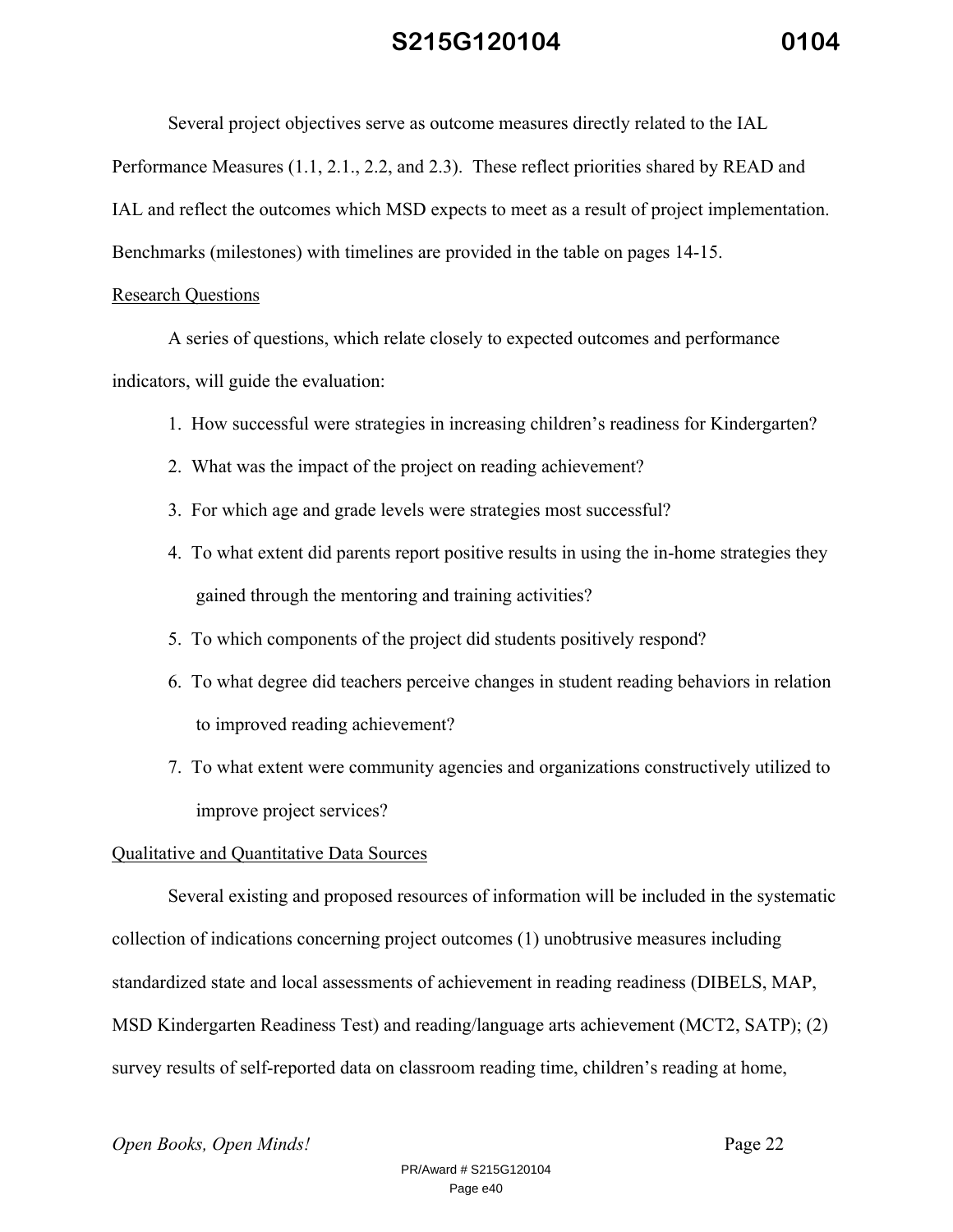parental reading at home, and perceptions of teachers, parents, and students regarding amount and sources of reading and the relationship to enjoyment and increased achievement; (3) project records including number of parents and teachers having been trained, number of parents and students impacted by reading mentorship components; and (4) school documentation of library holdings, classroom libraries, and library media specialists' and teachers' collaboration in the identification and utilization of media corresponding to lesson plans and/or units.

#### Data Collection and Analysis

A variety of methods will be used to gather data. Pre-, post and intermediate scores from early childhood, Kindergarten readiness, and state achievement tests will be compiled from results in August, January, and April; gap analysis will be utilized to determine gains, including information by subgroups including race, gender, disability, and economic disadvantage where feasible. Frequent surveys, containing both closed-ended items and open-ended questions, to be developed upon project will be directed at students, parents, teachers, library media specialists, and project collaborators on a pre-post basis and following training or other project activities with results compiled for review on a quarterly basis. Activity and training logs will be completed by staff, library media specialists, technology interns, and mentors for project documentation and quarterly review of time and effort and progress toward meeting milestones such as number of parents trained and the number of books distributed to high-need students/parents as a component of process evaluation and opportunity for feedback to the project. Inventories of school library holdings and circulations by school will be monitored through MSD's Desting automated card catalog and inventory system and compared semiannually to target levels. Quarterly formal and informal classroom observations by project staff, Head Start personnel, Principals, and the Advisory Committee will be documented by a project-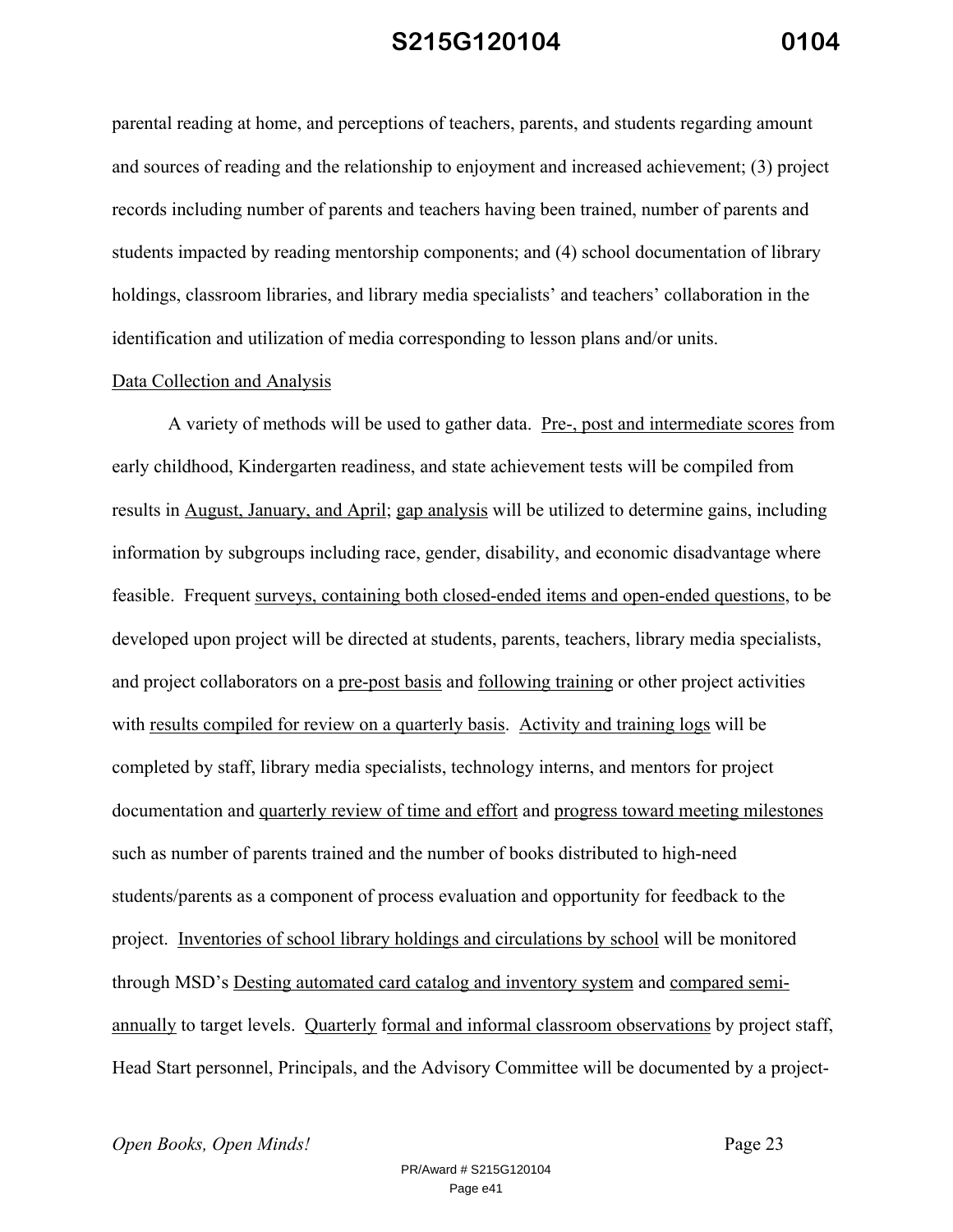developed feedback instrument. Additionally, to the degree practical, an effort will be made during and beyond the grant period to follow up on participating students' school experience in subsequent years.

### **(ii) Evaluation to Provide Performance Feedback and Periodic Assessment (5 points)**

As indicated by the letter included in the attachments, Dr. Ann Beardshall has agreed to serve as the External Evaluator. With more than 20 years' experience in program evaluation, including extensive work with McComb School District, she is highly qualified to provide these services (see Resume). Included in her responsibilities are quarterly meetings with project and MSD staff to review preliminary data and provide feedback on process and outcomes. Data to be collected through the project will also provide ongoing indications of effectiveness. Throughout the evaluation, ongoing communication and feedback will be used to enable midcourse corrections.

#### Reports and Results

Annual performance reports will be prepared for submission to the U.S. Department of Education by November of each year. Interim reports will be made available quarterly for the benefit of project administrators and the Advisory Committee. Not only will the evaluation provide accountability information and help guide implementation, but also the results will provide information about outcomes and strategies that will be useful to other school districts who may want to replicate the project.